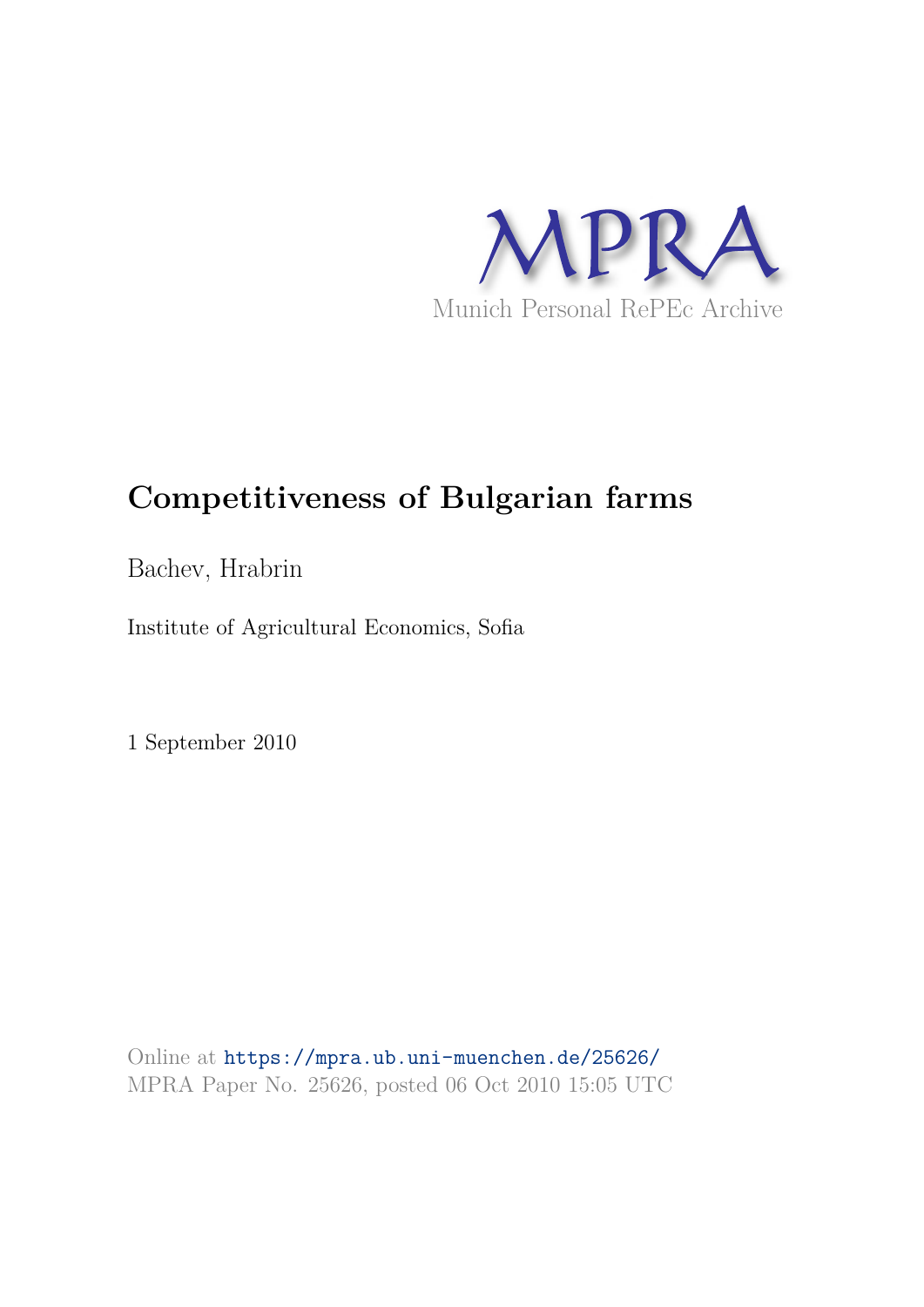# **COMPETITIVENESS OF BULGARIAN FARMS**

**Hrabrin Bachev<sup>1</sup> Institute of Agricultural Economics, Sofia** 

#### **Abstract**

This paper suggests a holistic framework for assessing farm competitiveness, and analyses competitiveness of different type of Bulgarian farms. First, it present a new approach for assessing farm competitiveness defining farm competitiveness and its three criteria (efficiency, adaptability and sustainability), and identifying indicators for assessing the individual aspects and the overall competitiveness of farms. Next, it analyzes evolution and efficiency of farming organizations during post communist transition and EU integration in Bulgaria, and assesses levels and factors of farms competitiveness in the conditions of CAP implementation.

**Key words**: efficiency, adaptability, sustainability, and competitiveness of farms, transitional agriculture, EU integration, Bulgaria

 $\overline{a}$ 

<sup>&</sup>lt;sup>1</sup> Correspondence should be addressed to Hrabrin Bachev, Institute of Agricultural Economics, 125 Tzarigradsko Shose Blvd., Blok 1, 1113, Sofia, Bulgaria, e-mail: hbachev@yahoo.com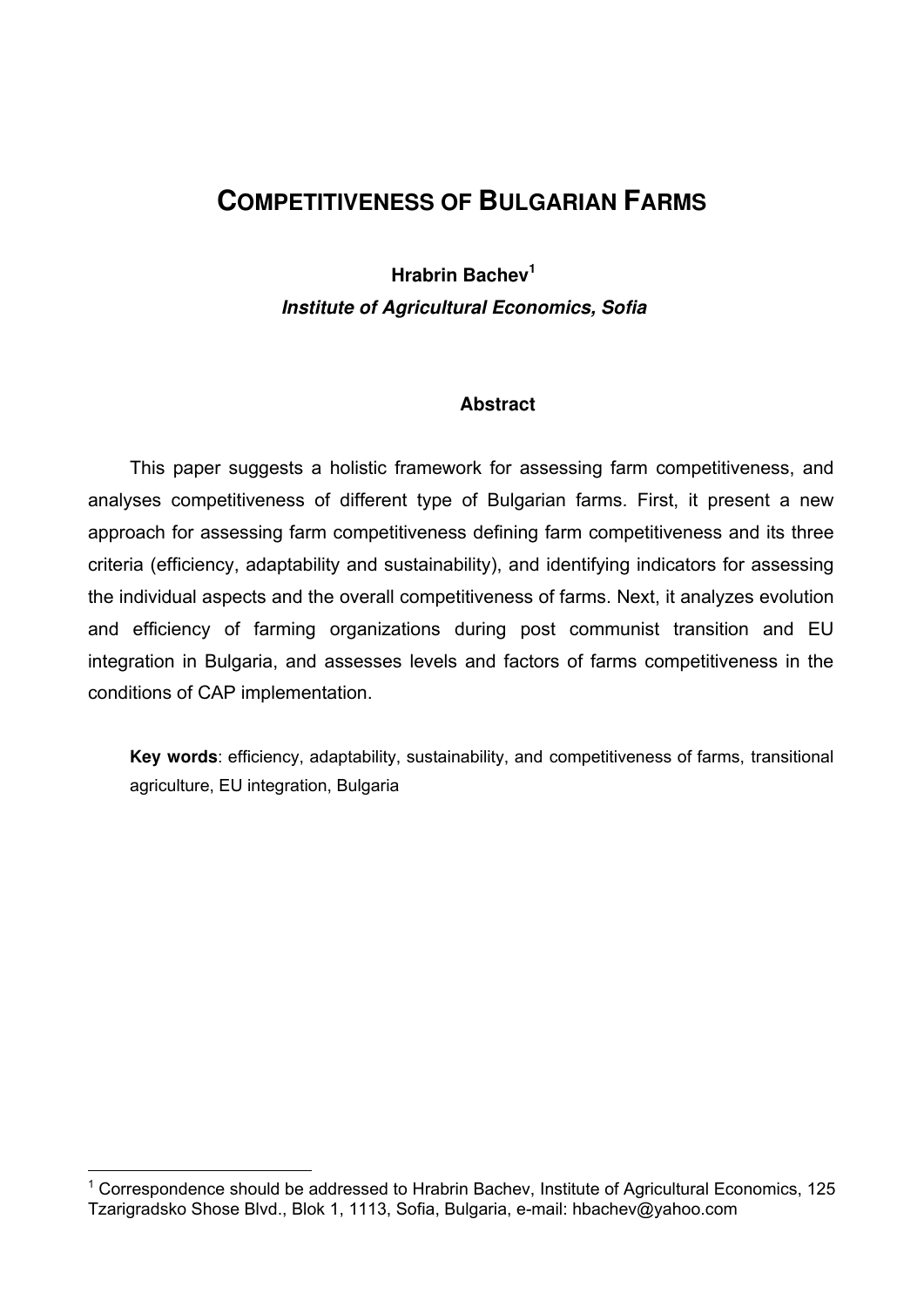#### **INTRODUCTION**

The issue of farm competitiveness is among the most topical in academic, business and political respect.

There have been numerous studies on competitiveness of different type and kind of farms in developed, transitional and developing countries [Benson; Delgado *et al.;* Farmer; Fertő and Hubbard; Mahmood; Popovic et al.; Pouliquen; Shoemaker et al.; Zawalinska]. Nevertheless, up to date, there is no widely accepted and comprehensive framework for assessing farm competitiveness in different market, economic, institutional and natural environment.

Usually farm competitiveness is not well defined and it is studied through traditional indicators of technical efficiency, productivity, profitability etc. At the same time, important aspects of farm competitiveness such as the governance efficiency, the potential and incentives for adaptation, and the sustainability are commonly ignored in the analyses.

Furthermore, practically there is no comprehensive study on farm competitiveness in Bulgaria during post-communist transition and EU integration.

This paper suggests a holistic framework for assessing farm competitiveness, and analyses competitiveness of different type of Bulgarian farms.

First, it present a new approach for assessing farm competitiveness defining farm competitiveness and its three criteria (efficiency, adaptability and sustainability), and identifying indicators for assessing the individual aspects and the overall competitiveness of farms.

Next, it analyzes evolution and efficiency of farming organizations during post communist transition and EU integration in Bulgaria, and assesses levels and factors of competitiveness of different type and kind of farms in the conditions of CAP implementation.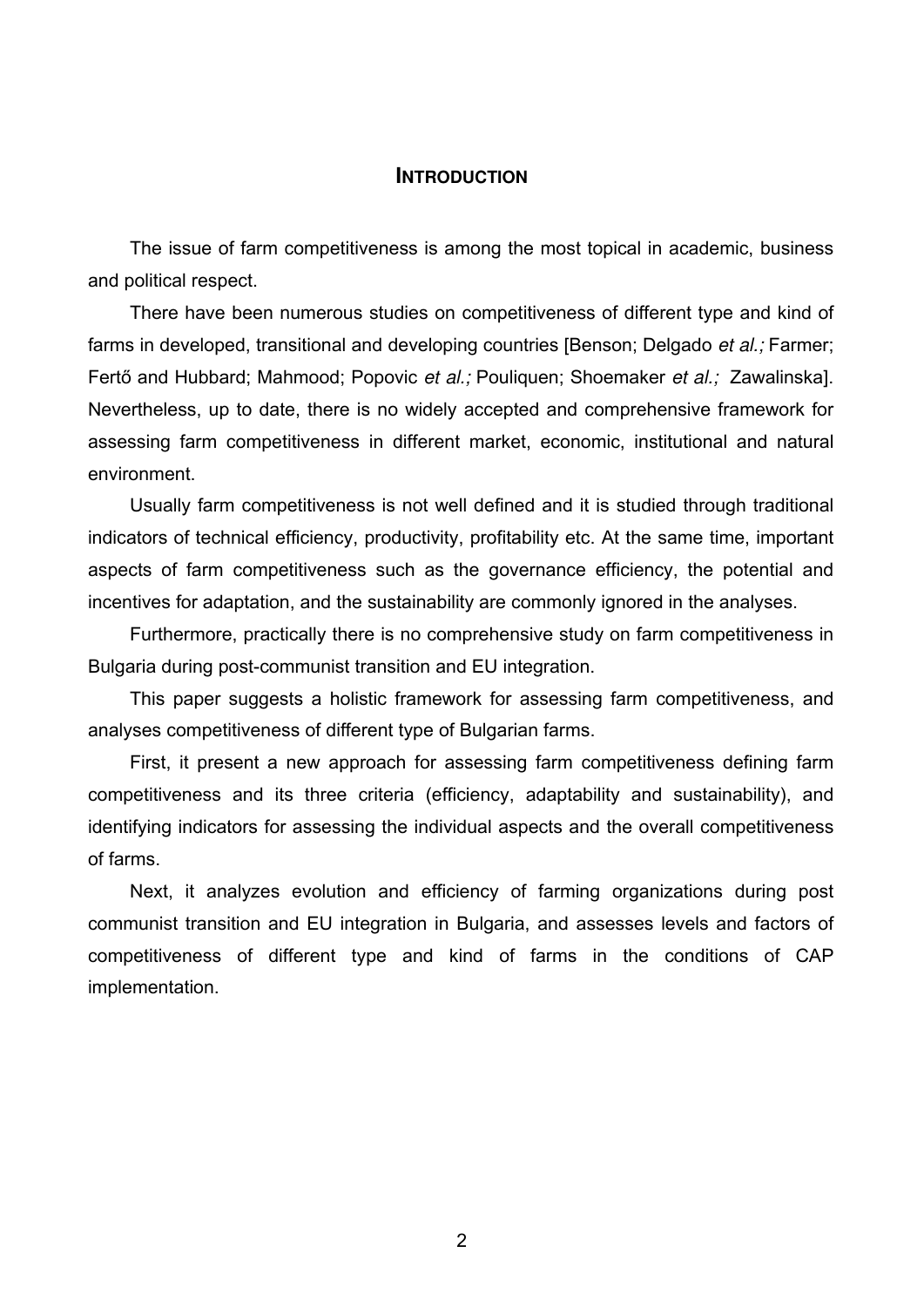#### **1. FRAMEWORK FOR ASSESSING FARM COMPETITIVENESS**

#### **1.1. Definition of farm competitiveness**

Farm competitiveness characterizes the ability (internal potential, incentives) of a farm to compete on (a) market successfully [Bachev 2010b]. It is a feature only of the "market farms" whatever their specific type is – semi-subsistence (semi-market) holdings, family farms, cooperatives, business enterprises etc. If a farm is non-market (subsistence holding, member oriented cooperative), or it is quasi or entirely integrated in a larger venture (processing enterprise, food chain, restaurant, eco-tourism etc.) it has no such attribute.

A good competitiveness means that a farm can produce and sell out its products and services effectively. The later could be a result of the competitive prices, variety, quality, time of delivery, location or other specificity (newest, uniqueness, organic character, origin etc.) of farm and/or its products. Contrary, the insufficient competitiveness indicates that a farm is experiencing serious problems in producing and marketing its output effectively (or at all) because of the high production and/or transaction costs.

The farm competitiveness usually refers to farm's ability to compete on a *certain*  $market(s)$  – retail, wholesale, local, regional, international, niche, for commodities for direct consumption or processing, mass or specific products, services, etc.

In some cases, a *segment* of farm's activity could be competitive while other(s) not.

For instance, in many mix Bulgarian farms the crop production is usually highly competitive while livestock operations are not. Besides, there are various reasons for keeping "profitable" and "unprofitable" activities within a farm  $-$  e.g. preferences, internal use of "free" resources, technological and transaction costs economies of scale and scope, interdependency of assets or activities, risk management etc. [Bachev 2004]. Therefore, farm efficiency and competitiveness characterize the overall rather than the partial performance of a farm.

The level of competitiveness of a particular farm depends on two groups of factors:

• internal factors - managerial capital, owned resources, potential for innovation and adaptation, productivity, relative power, location, relation specific capital, reputation etc. and

• external factors - evolution and maturity of agrarian markets, number and power of competitors, development of downstream and upstream industries, level of public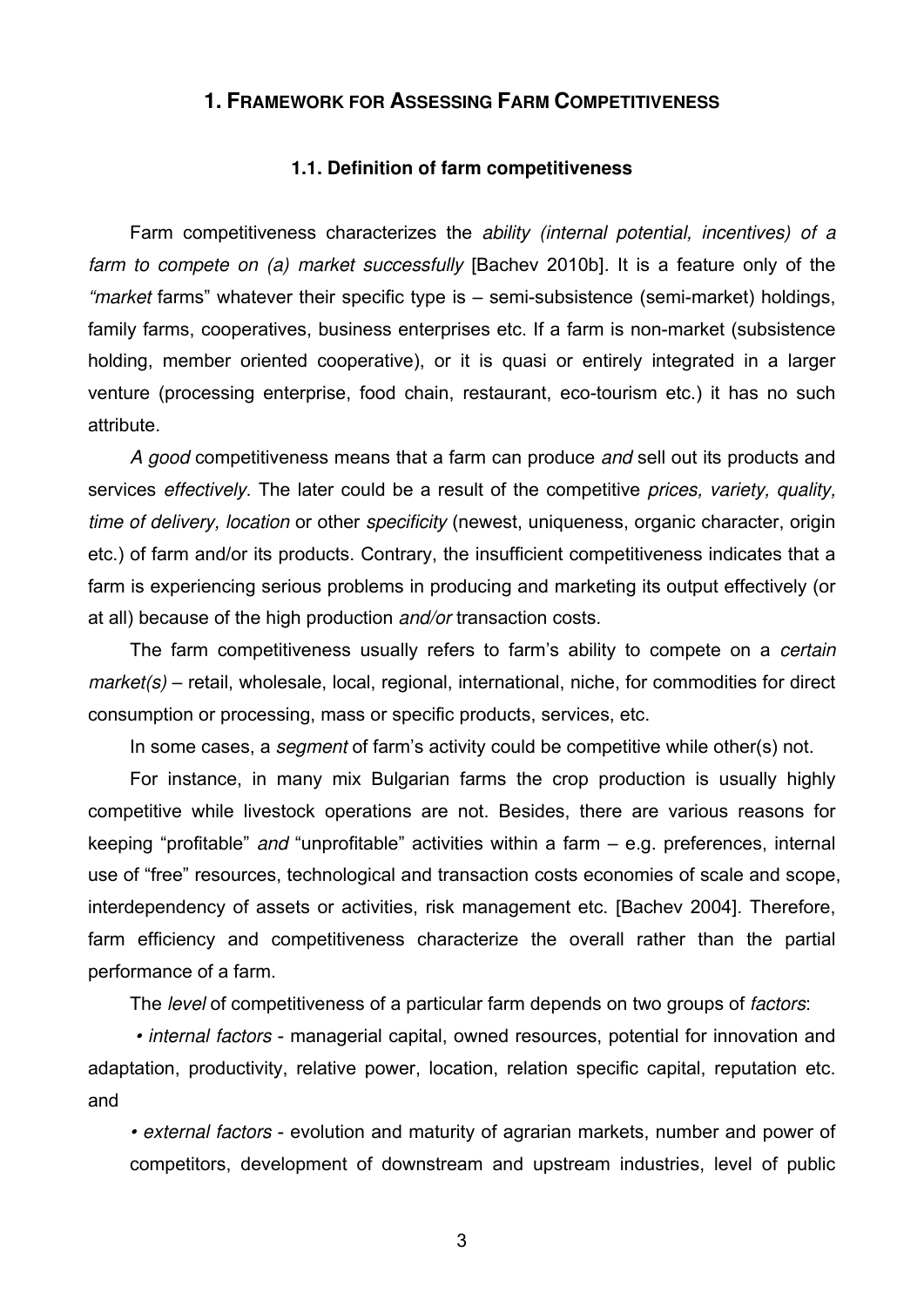support to agriculture, institutional restrictions, border control measures, liberalization of local markets and international trade etc.

The specific level of competitiveness of a particular farms, or farms in individual subsectors, regions and countries depends on internal and outside factors. However, the farm competitiveness is always a characteristic of the farm and expresses its internal potential (ability) to compete successfully in the specific economic, institutional etc. environment.

Farm competitiveness is usually assessed in a relative term (comparing to other similar farms) or *absolute* term (comparing to other competitors on a market). A particular farm could have a higher, average or lower performance than the other similar farms, and be competitive or uncompetitive on a particular market. Namely, because of the insufficient competitiveness of most (or some of) domestic farms some countries apply a public protection mode – subsidies, state purchase, price guarantee schemes, border restrictions etc.

#### **1.2. Criteria for farm competitiveness**

A farm will be competitive if it is efficient, and adaptive, and sustainable [Bachev 2010b].

Thus, there are three *criteria* for assessing the competitiveness of a farm (Figure 1).

**First,** farm efficiency – that is the potential of a farm to organize effectively the production and transaction activity (of farmer, coalition of members), and minimize the overall production and transaction costs.

Broadly applied traditional approach can not assess adequately the efficiency of farms since it restricts analysis to the *technical* efficiency (productivity) and/or *financial* efficiency (profitability). At the same time, significant transaction costs associated with the farming organization and farm's potential to economize on governance costs are completely ignored.

Farm is not only a production but a governance structure [Bachev 1996, 2004]. Besides production costs farming activity is usually associated with significant transaction  $costs<sup>2</sup>$ . For instance, there are costs for studying and complying with various institutional requirements (laws, standards, informal norms); for finding best prices and partners; for  $\overline{a}$ 

 $2$  Production costs are the cost associated with proper technology ("combination of production factors") of certain farming, servicing, environmental, community development etc. activity. The transaction costs are the costs for governing the economic and other relations between individuals.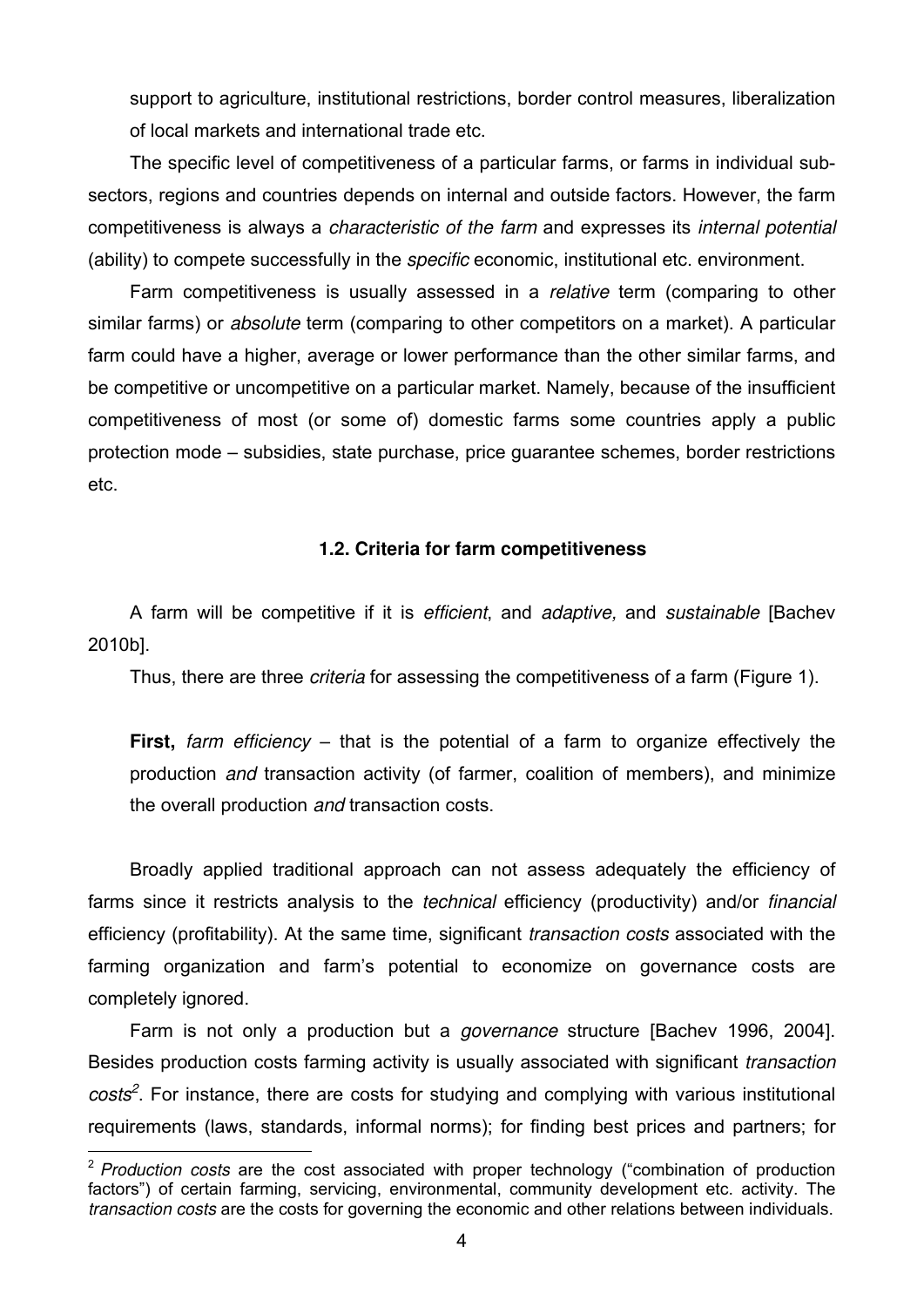identification and protection of diverse property rights; for negotiating conditions of exchange; for contract writing and registration; for setting up and maintaining of a coalition; for enforcing negotiated terms through monitoring, controlling, measuring and safeguarding; for directing and monitoring hired labor; for collective decision making and controlling members of the `coalition; for disputing, including through a third party (court system, arbitrage or another way); for adjusting or termination along with the evolving conditions of exchange etc.



Figure 1. Criteria for assessing competitiveness of farm

In addition, the choice of type of farming organization is often determined by the personal characteristics of individual agents – preferences, ideology, knowledge, capability, training, managerial experience, risk-aversion, reputation, trust, power etc. For instance, if farmer is a good manager he will be able to design and control a bigger organization managing effectively more internal (labor) and outside (market and contract) transactions. A risk-taking farmer will prefer more risky but productive forms - e.g. bank credit for a new profitable venture). When counterparts are family members (or close friends) there is no need for complex organization since relations are easily "governed" by the good will and mutual interests of parties.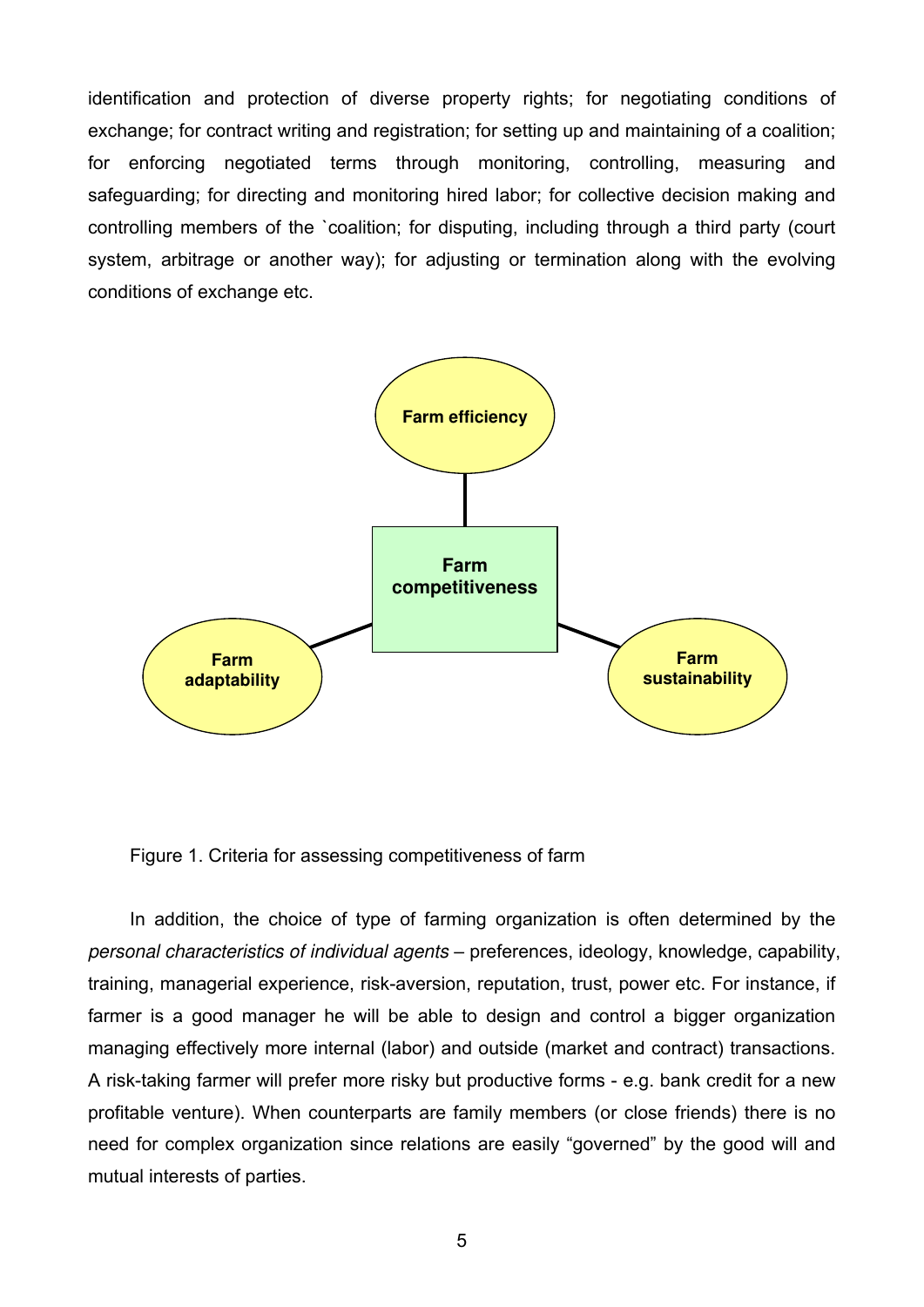Furthermore, benefits for farmers could range from monetary or non-monetary income; profit; indirect revenue; pleasure of self-employment or family enterprise; enjoyment in agricultural activities; desire for involvement in environment, biodiversity, or cultural heritage preservation; increased leisure and free time; to other non-economic benefits .

Therefore, the overall production and transaction costs and benefits of a farm are to be taken into account in the assessments of farm efficiency.

Different types of farms (subsistent, semi-market, part-time, family, group, cooperative, firm, corporative etc.) have unlike missions, goals, costs and benefits for owners, modes of enhancement of efficiency etc. [Bachev 2004]. Therefore, they apply quite different strategies for development – e.g. preservation or expansion of a family farm, income support, group farming, servicing members, innovation, commercialization, market domination, specialization, diversification, cooperation with competitors, environmental conservation, integration into processing and food chain, direct (on farm) marketing, international trade etc.

Consequently, diverse farms would have quite different ways for expression of their proper efficiency. Thus, it is to be expected a significant variation in the rate of profitability on investments in an agro-firm (a profit-making organization) from the "pay-back" of expenditures or resources in a family farm (a major or supplementary income generation form), in a cooperative (a member oriented organization), in a public farm (a non-for profit organization) or in a semi-market farm (giving opportunity for productive use of otherwise "non-tradable" resources such as family labor, land etc.) $3$ .

Furthermore, there are many highly effective (non-market, cooperative etc.) farms which are not competitive since they do not compete on market at all. In order to be competitive a farm must be effective and be able to govern effectively its marketing transactions.

Therefore, the system of assessment of farm competitiveness is to take into account the farm's specific and market efficiency.

**Second,** farm adaptability – that is farm's potential (ability, incentives) to adapt to constantly changing market, economic, institutional, and natural environment.

 $\overline{a}$ 

 $3$  Indeed, a significant variation in productivity and profitability has been found in all estimates on "efficiency" of different farms during transition now in countries from Central and East Europe [Bachev, 2004; Csáki and Lerman; Gortona and Davidova; Mathijs and Swinnen; Zawalinska].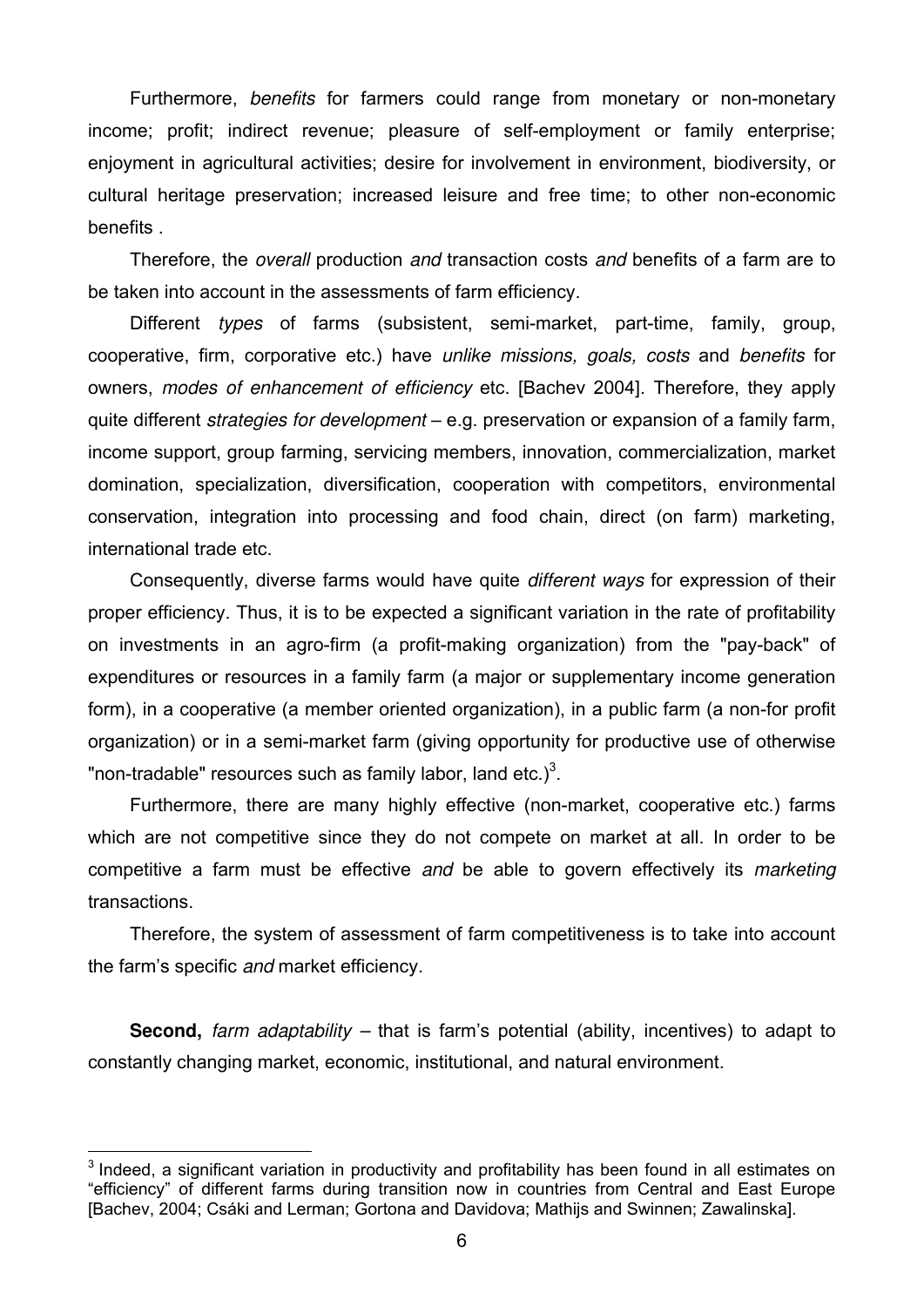A market farm could be very effective (in optimization of current production and transaction costs) but unless it posses a good adaptation potential it will not be competitive. A market farm must have not only high historical or current efficiency but a long-term ability to perform effectively.

The later implies existence of a good potential for farm adaptation to: liberalization of markets, globalization and augmentation of competition; dynamics of demand and prices of farm products; evolution of supply and prices of agrarian inputs, labor, services, finance etc.; progression of public support to farms; development of market and institutional norms, standards and regulations; changes in natural environment (e.g. global warming, extreme weather, water shortages etc.).

For instance, in Bulgaria there are many highly productive (small scale, livestock etc.) farms which are not able adapt (lack of managerial ability and/or needed resources) to increasing competitive pressure, and new EU quality, safety, environmental preservation, animal welfare etc. standards, and/or challenges associated with the global climate change [Bachev and Nanseki; Bachev 2010].

There are also marketing farms which have no incentives to adapt to new environment. For instance, if a farm/firm is in the end of its life cycle (an old age farmer with no successors) it does not have stimulus for a long-term investment for enhancement of adaptability and competitiveness.

Similarly, despite the huge public support for restructuring of so called "semi-market farms" in Bulgaria, the progress in implementation of this measure has been very slow (merely 3% of the targets) because of the lack of interests in beneficiaries.

The farm adaptation is achieved through progressive improvement of the factors of production (resources, technologies, varieties of plants and livestock), production structure and/or organization of the farm (labor organization, internal management structure, management of contractual relations, modernization of organizational form etc.).

Thus the system of assessment of farm competitiveness is to take into account the farm's potential for adaptation to specific market, institutional and natural environment.

**Third,** farm sustainability **–** that is farm's ability to maintain (continue) over time [Bachev 2005; Bachev and Peeters].

A farm could be efficient and adaptive but unsustainable in a medium or long-term. Therefore, such farm is not going to be competitive.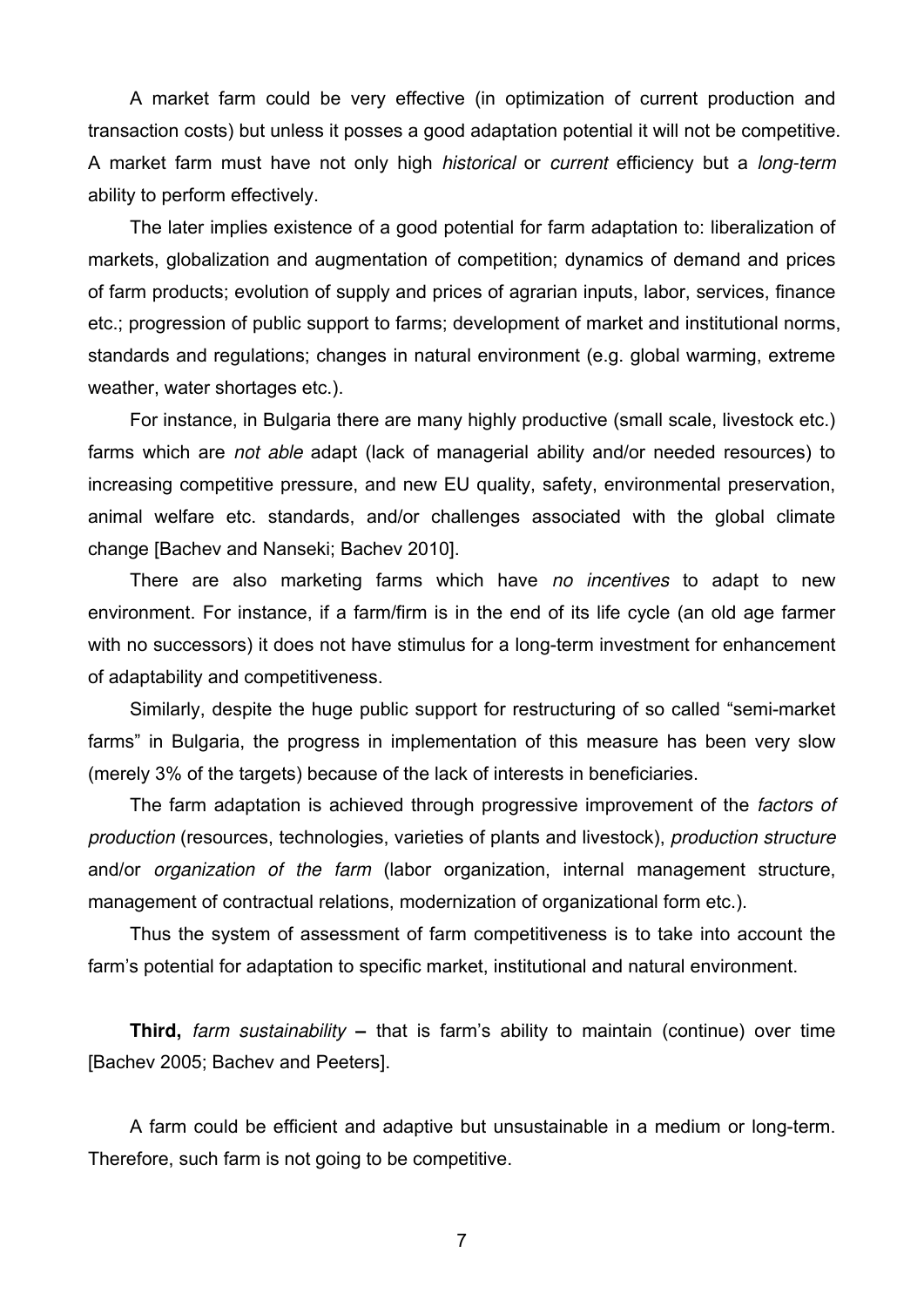For instance, around the world there are many part-time farms which "sustain" during the economic crisis (high unemployment, low income) and "suddenly" disappear once the economic situation improves. Likewise, in western countries there are many unsustainable family farms which managers are in retirement age but there is no successor willing to undertake the enterprise.

Similarly, in Bulgaria there are a great number of otherwise efficient but highly unsustainable in a short to medium-term farms [Bachev 2006, 2010]. Most of these farms are individual or family holding operated by old managers<sup>4</sup>, or they are located in mountainous regions and specialized in tobacco production (declining markets, limited alternative employment opportunities), or they are old style production cooperatives (crisis in management, reduction in membership).

Furthermore, a market farm could be inefficient and inadaptable but highly "sustainable" – e.g. during transition there were many such farming organizations in Bulgaria (various public farms and firms in the process of privatization, reorganization or liquidation).

Thus the system of assessment of farm competitiveness is to take into account the farms sustainability in shorter and medium terms along with its efficiency and adaptability.

#### **1.3. Assessment of farm competitiveness**

The evaluation of the overall competitiveness of an individual farm, or farms of different types, specialization or regions, requires a complex *qualitative* analysis. This assessment is to determine the factors and levels of farm efficiency, adaptability and sustainability in the specific market, economic, institutional and natural environment.

Furthermore, for each criteria one or more *indicators* is to be selected giving idea about (measuring) the level of farm efficiency, adaptability and sustainability.

#### **Indicators for farm efficiency**

There are a great variety of indicators for evaluating farm's technical and financial efficiency suggested in textbooks (manuals) and/or practically used by various types of farms in diverse sub-sectors of agriculture and different countries. For assessing farm competitiveness, there is to be selected few (key) indicators which best characterize the

 $\overline{a}$ 

 $4$  40% of the farm managers in the country are older than 65 (MAF).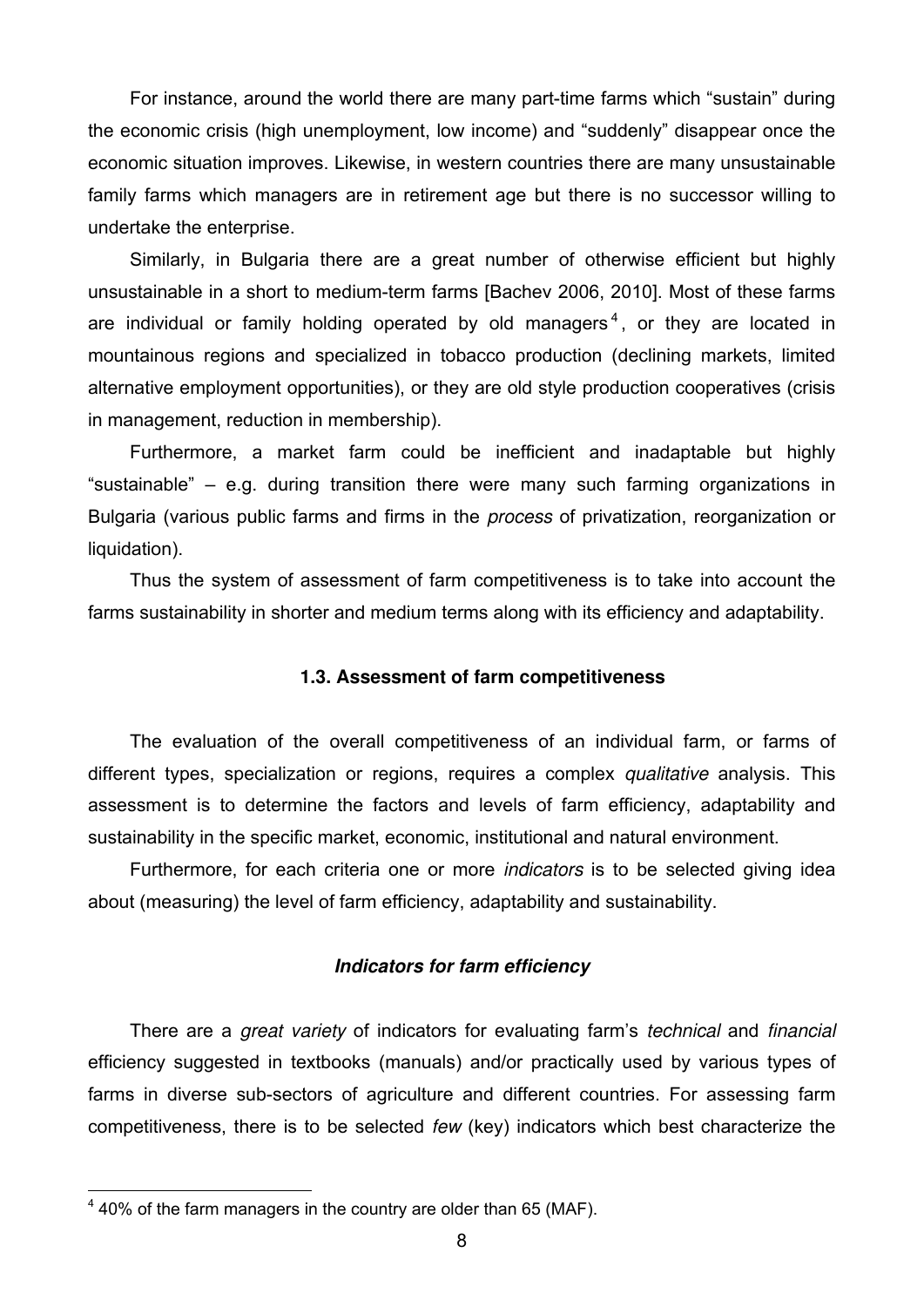technical and financial efficiency of the specific type of farm in the conditions of a particular sub-sector, region and country.

For instance, for the conditions of Bulgarian market farms the quantitative indicators for the levels of labor productivity, land and livestock productivity, profitability of farm, profitability of own capital, liquidity, and financial autonomy, are the most appropriate for evaluation of farm's technical and financial efficiency (Koteva and Bachev) (Figure 2).

| <b>Criteria</b>     | <b>Indicators</b>                                  |  |  |  |  |  |
|---------------------|----------------------------------------------------|--|--|--|--|--|
|                     | Level of labor productivity                        |  |  |  |  |  |
|                     | Level of land and livestock productivity           |  |  |  |  |  |
| Farm efficiency     | Level of profitability of farm                     |  |  |  |  |  |
|                     | Level of profitability of own capital              |  |  |  |  |  |
|                     | Level of liquidity                                 |  |  |  |  |  |
|                     | Level of financial autonomy                        |  |  |  |  |  |
|                     | Level of governance efficiency                     |  |  |  |  |  |
|                     | Level of adaptability to market environment        |  |  |  |  |  |
| Farm adaptability   | Level of adaptability to institutional environment |  |  |  |  |  |
|                     | Level of adaptability to natural environment       |  |  |  |  |  |
| Farm sustainability | Level of sustainability                            |  |  |  |  |  |

Figure 2. Indicators for assessing farm competitiveness

For assessing farm's governance efficiency a qualitative analysis is needed embracing farm's goals, ownership structure, personal characteristics of the farmer and labor, critical dimensions of different farm transactions, level of internal and outside transaction costs, available governance alternatives; competition, cooperation, integration and/or complementarily with other organizations etc.

Furthermore, according to the farmer's personal preferences, and farm's transacting costs and benefits, it could be found that a particular farm would be highly efficient (or inefficient) with various levels of (combination of the) productivity, profitability, financial security, and financial dependency.

For instance, despite the low productivity, profitability and financial independence of many Bulgaria cooperatives, their efficiency for members has been high - non-for profit organization of highly specific for members assets and services with minimum production and/or transaction costs [Bachev 2006].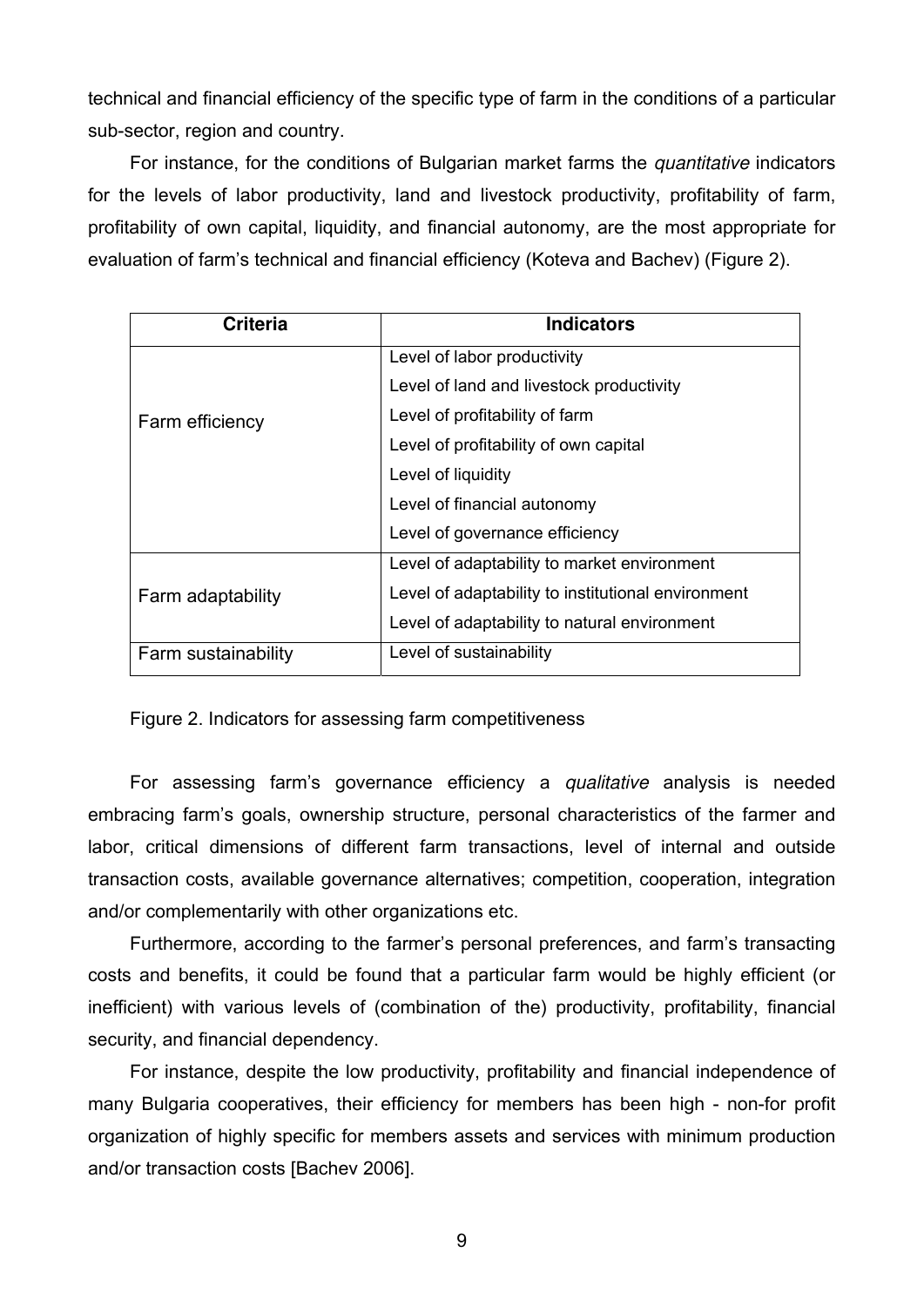#### **Indicators for farm adaptability**

For assessing farm's adaptability three qualitative indicators could be used – the level of adaptability to market environment, the level of adaptability to institutional environment and the level of adaptability to natural environment (Figure 2). Moreover, the level of the overall adaptability of the farm will be determined by the indicator with the lowest value.

For instance, in spite of the high adaptability to market and natural environment of many Bulgarian farms, their overall adaptability has been low since the level of adaptability to the new institutional requirements and restrictions is low [Bachev 2005; Bachev 2010].

#### **Indicators for farm sustainability**

For assessing farm's sustainability a qualitative analysis of the farm and its environment is needed. Some of the factors reducing farm sustainability are internal for the farm (e.g. natural "life cycle" of the farm, low efficiency, insufficient adaptability) while others are external and associated with the evolution of market, economic, institutional and natural environment.

In order to assess the overall sustainability of a farm a *quantitative* indicator "level of sustainability" could be calculated.

First, the managerial problems associated with the effective supply of needed factors of production and the marketing of output are to be identified, and their severity ranged (Table 1). Persistence of serious unsolvable problems in any of the functional areas of the farm management would indicate a low governance efficiency and sustainability.

Next, the level of sustainability in supply of each of the factors of production and in the marketing of output is to be determined through transformation of the "level of problems in management" into the "levels of sustainability" (Table 2).

The level of the *overall* sustainability of a farm will coincide with the lowest level of sustainability of supply of any of the factors of production or the marketing of products.

For instance, despite the high sustainability of supply of natural, human and material factors of production, the overall level of sustainability of most Bulgarian farms is low because of the low sustainability of the management of finance supply and/or marketing of output [Bachev 2005].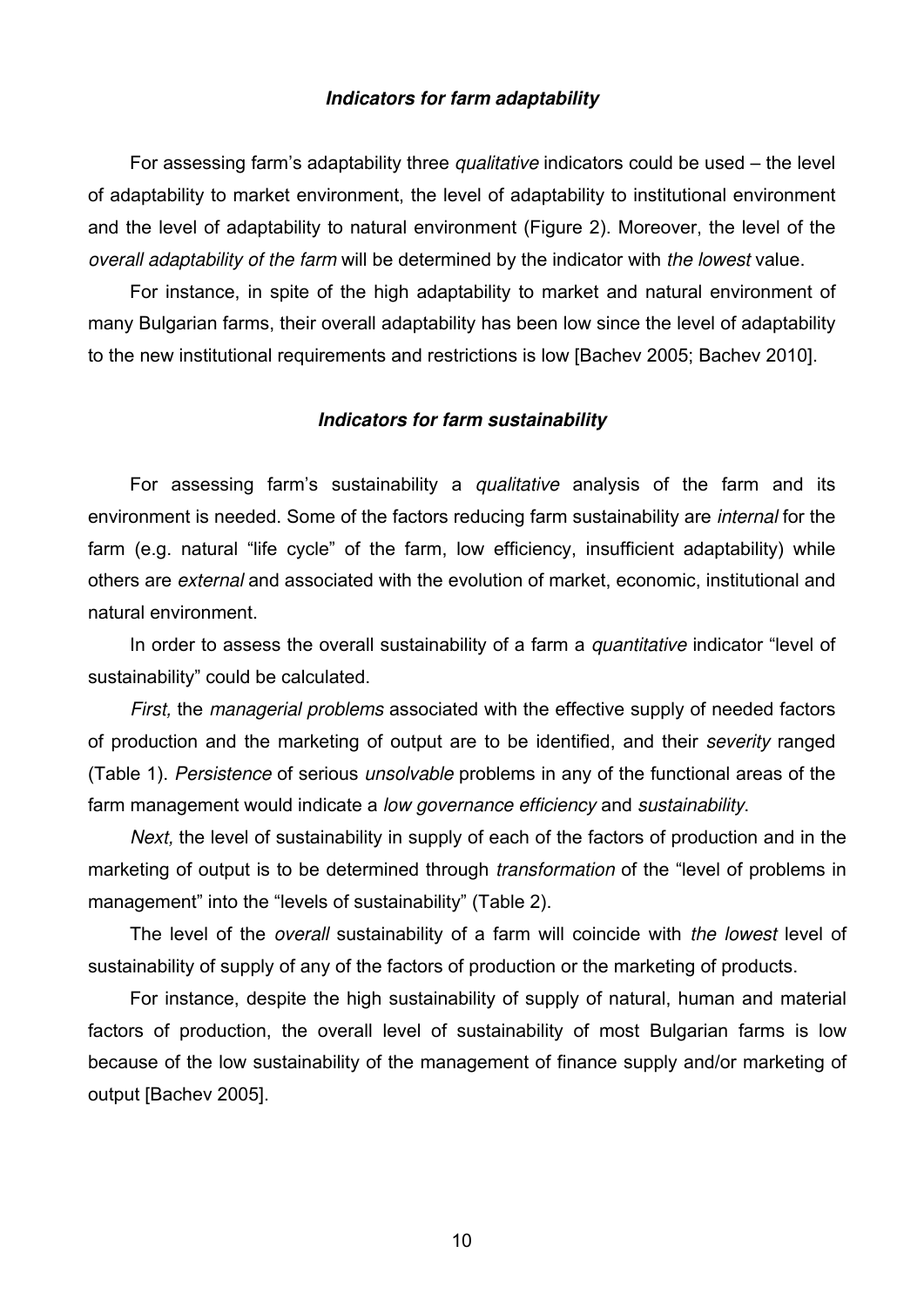## **Table 1. Identification of type of farm's problems in supply of factors of production and marketing of output**

| Serious problems in:                                            | <b>Character of management problems</b> |                          |         |   |                   |  |  |  |  |
|-----------------------------------------------------------------|-----------------------------------------|--------------------------|---------|---|-------------------|--|--|--|--|
|                                                                 | <b>None</b>                             | Insignificant Normal Big |         |   | <b>Unsolvable</b> |  |  |  |  |
| Effective supply of needed land and<br>natural resources        |                                         | $\odot$                  |         |   |                   |  |  |  |  |
| Effective supply of needed labor                                | ⊙                                       |                          |         |   |                   |  |  |  |  |
| Effective supply of needed material and<br>biological inputs    |                                         | ☺                        |         |   |                   |  |  |  |  |
| Effective supply of needed innovation and<br>know-how           |                                         |                          | ☺       |   |                   |  |  |  |  |
| Effective supply of needed services                             |                                         |                          | $\odot$ |   |                   |  |  |  |  |
| Effective supply of needed funding                              |                                         |                          |         |   | Æ                 |  |  |  |  |
| Effective utilization and marketing of<br>produces and services |                                         |                          |         | Æ |                   |  |  |  |  |

## **Table 2. Scale for conversion of levels of management problems in levels of sustainability**

| <b>Seriousness of problems</b> | Level of sustainability |
|--------------------------------|-------------------------|
| None                           | Very high               |
| Insignificant                  | High                    |
| Normal                         | Good                    |
| <b>Big</b>                     | Low                     |
| Unsolvable                     | Unsustainable           |

In addition to traditional statistical, farming system, and accountancy data, a new type of micro-economic data for farm's specific characteristics, activity and governance as well as data for farm's market, institutional and natural environment are needed to access the level of competitiveness through various indicators. These new data are to be collected through interviews with farm managers and/or experts in the area.

The analysis of various aspects of farm competitiveness let not only to determine its level but also to identify the critical factors impeding its improvement, and assist farm management and public policies modernization.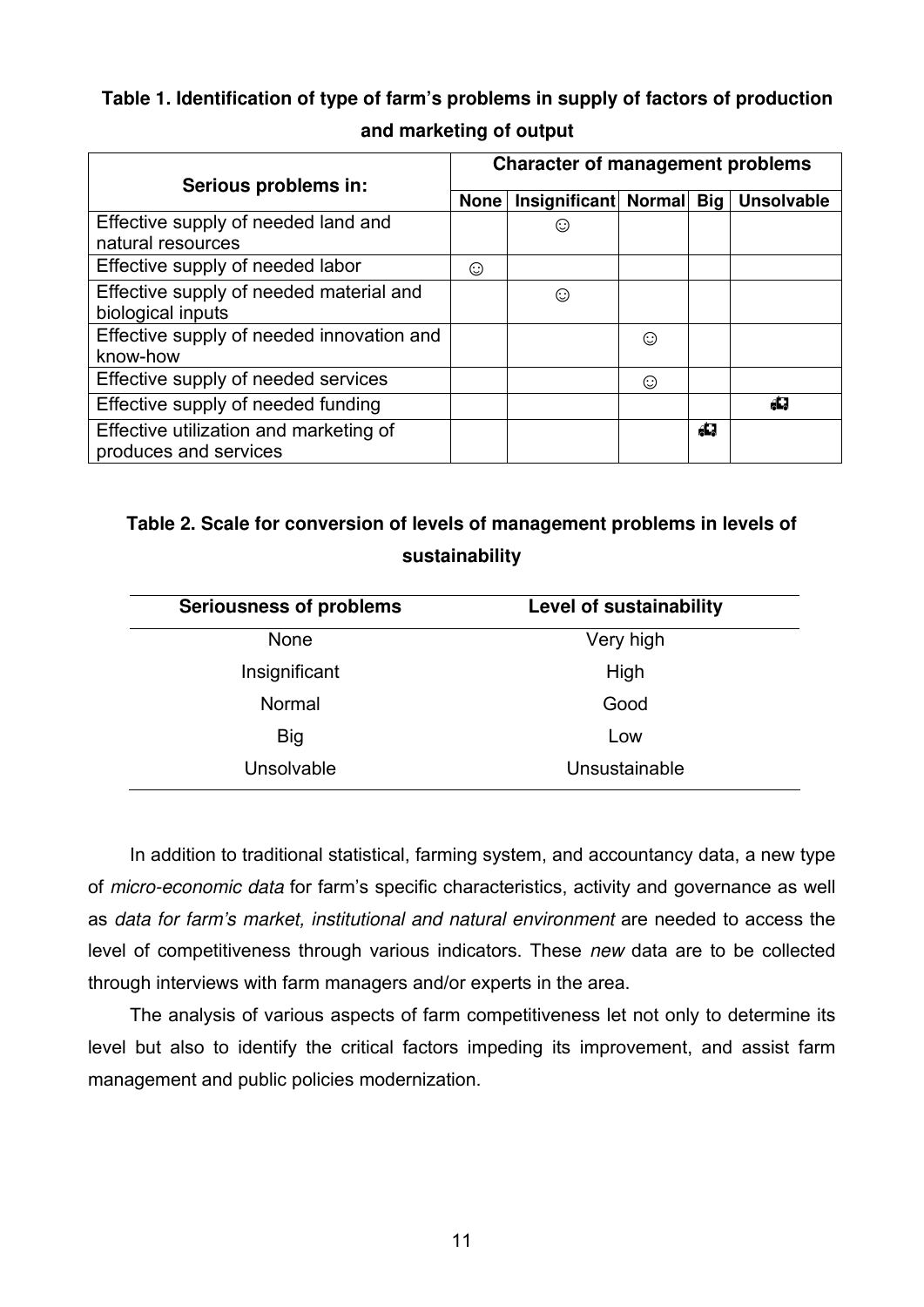#### **Integration of indicators**

Often, the values of different indicators for individual criteria are with different directions. For instance, the efficiency and sustainability of a farm(s) could be high while adaptability low and vise versa.

In order to get idea about the *overall* competitiveness of a farm and to be able to make *comparison* of competitiveness of different farms it is necessary to calculate an Index of Farm Competitiveness.

First, we have to convert the specific value of indicators for efficiency, adaptability and sustainability into universal *unitless* values. An exemplary scale for conversion of the qualitative indicators for overall efficiency, adaptability and sustainability into universal (unitless) indicators is presented in Table 3.

### **Table 3. Scale for conversion of qualitative indicators for overall efficiency, adaptability and sustainability into universal indicators**

| <b>Qualitative value of indicators</b> | Quantitative          |                                |       |
|----------------------------------------|-----------------------|--------------------------------|-------|
| <b>Level of efficiency</b>             | Level of adaptability | <b>Level of sustainability</b> | value |
| Very high                              | Very high             | Very high                      |       |
| High                                   | High                  | High                           | 0,75  |
| Good                                   | Good                  | Good                           | 0,5   |
| Low                                    | Low                   | Low                            | 0,25  |
| Insufficient                           | Insufficient          | Insufficient                   | 0     |

Next, we could calculate an integral Index of Farm Competitiveness (Ic) by multiplying the Index of Farm Efficiency (Ie), Index of farm adaptability (Ia) and Index of Farm Sustainability (Is) using formula:

#### **Ic = Ie . Ia . Is**

The value of Ic would vary between 0 and 1, as a farm would be *highly competitive* when **Ic** is 1, *uncompetitive* when **Ic** is 0, and with a range of different (low, good etc.) levels of competitiveness when **Ic** is between 0 and 1.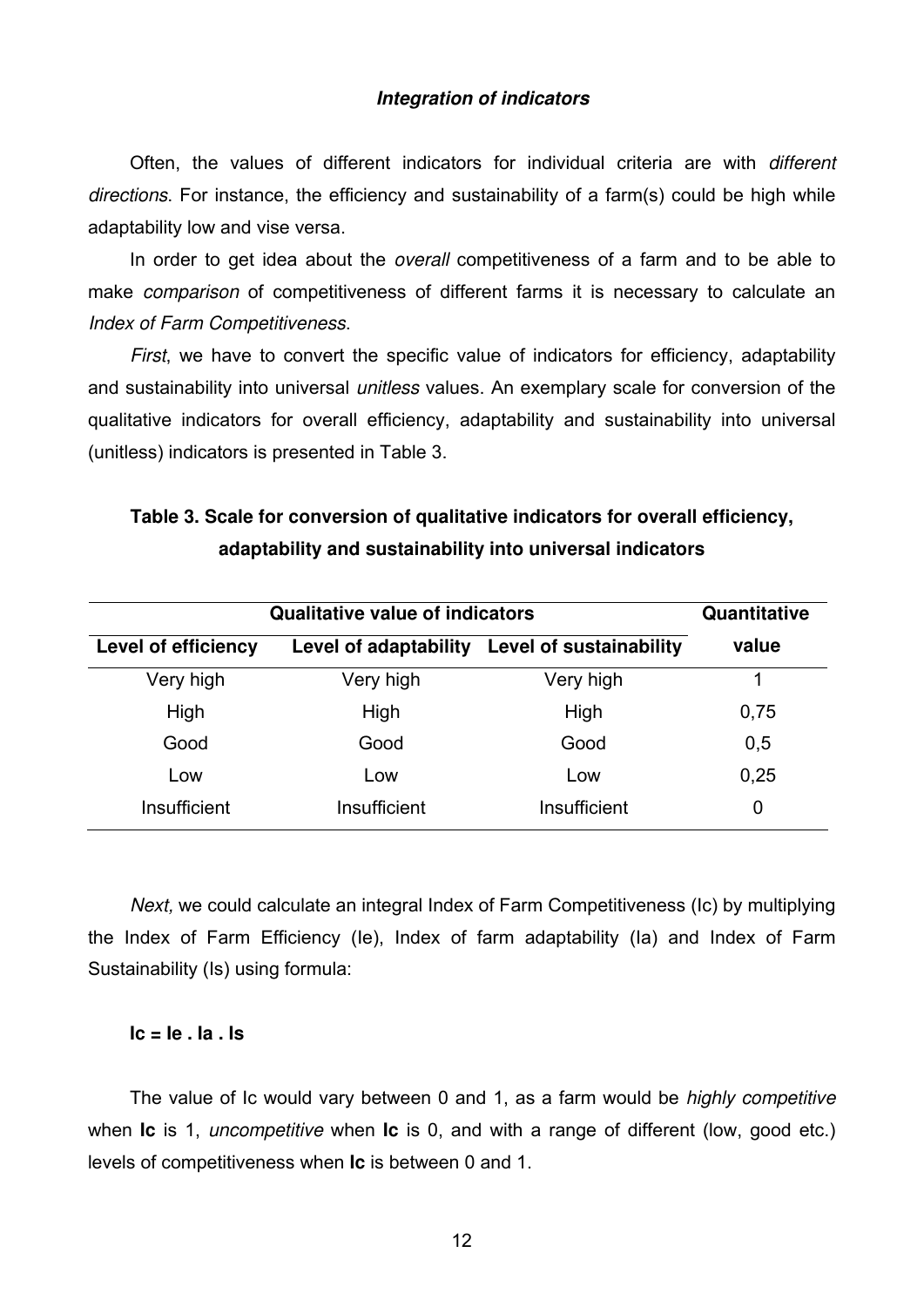The specific ranges and weights of indicators for assessing farm efficiency and integral competitiveness as high, good, low and insufficient is to be determined by experts according to the specific conditions in each country, subsector of agriculture or type of farming organization.

Depending on identified ranges and weights for assessment, a particular farm would have quite unlike level of the overall competitiveness.

For instance, if there is no competition with imported products in a local market, a farm with relatively low productivity will be competitive. On the other hand, the same farm would be uncompetitive in an opened and matured market with a strong internal and international competition.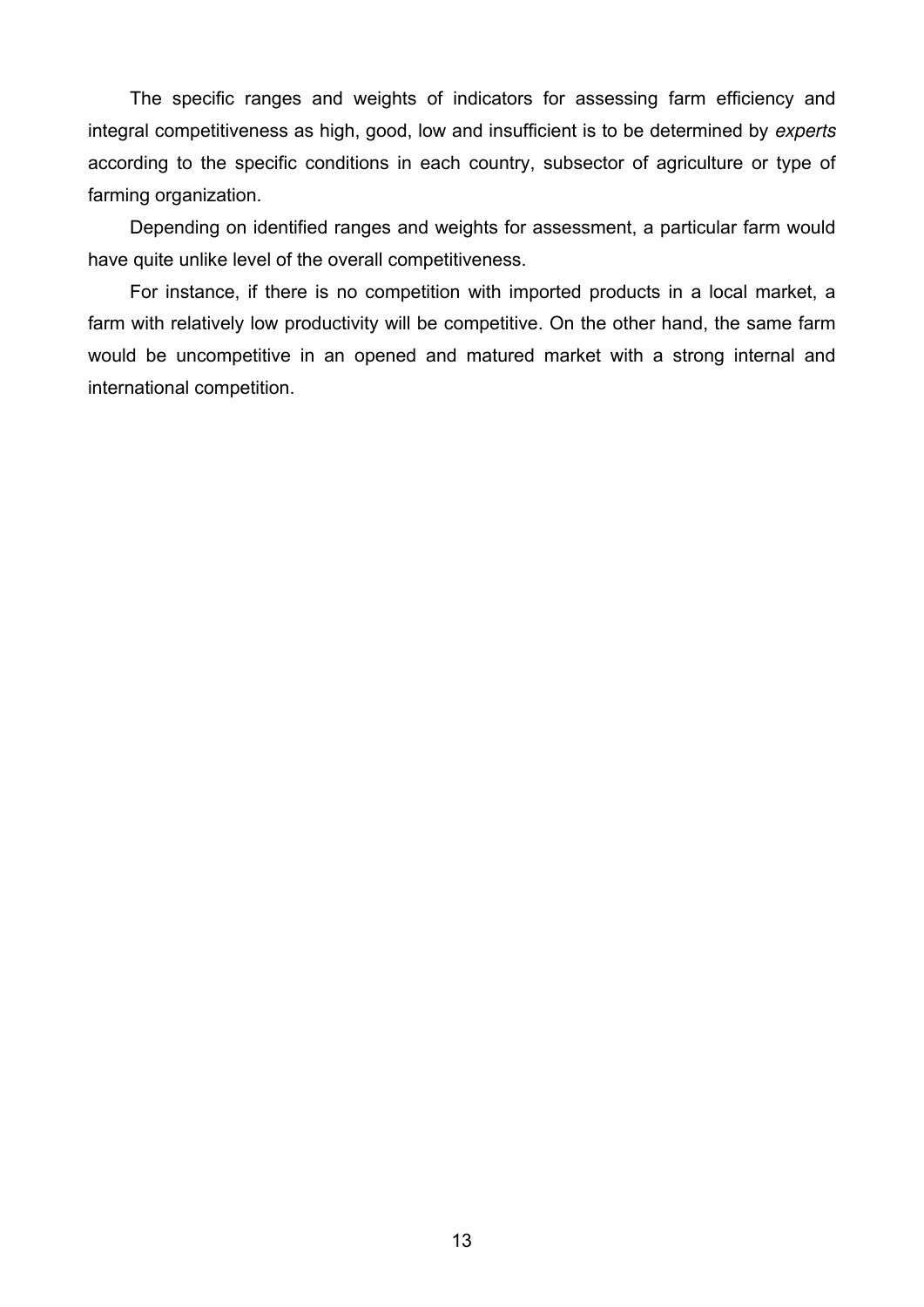#### **2. LEVEL OF COMPETITIVENESS OF BULGARIAN FARMS**

#### **2. 1. Evolution, efficiency and sustainability of farms**

#### **Unregistered holdings**

Post-communist privatization of farmland and other agrarian resources has contributed to a rapid development of private farming in the country. There emerged more than 1,7 million private farms of different type after 1990 (Table 4).

Majority of newly evolved farms are unregistered farms (Physical persons). They concentrate the main portion of agricultural employment and key productions like livestock, vegetables, fruits, grape etc. (Table 5).

|                       | <b>Public farms</b> | <b>Unregistered</b> | <b>Cooperatives</b> | <b>Agro-firms</b> | <b>Total</b> |  |  |  |  |
|-----------------------|---------------------|---------------------|---------------------|-------------------|--------------|--|--|--|--|
| Number of farms       |                     |                     |                     |                   |              |  |  |  |  |
| 1995                  | 1002                | 1772000             | 2623                | 2200              | 1777000      |  |  |  |  |
| 2000                  | 232                 | 755300              | 3125                | 2275              | 760700       |  |  |  |  |
| 2005                  |                     | 515300              | 1525                | 3704              | 520529       |  |  |  |  |
| 2007                  |                     | 458617              | 1281                | 5186              | 465084       |  |  |  |  |
| Share in number (%)   |                     |                     |                     |                   |              |  |  |  |  |
| 1995                  |                     | 99.7                | 0.1                 | 0.1               | 100          |  |  |  |  |
| 2000                  |                     | 99.3                | 0.4                 | 0.3               | 100          |  |  |  |  |
| 2005                  |                     | 99.0                | 0.3                 | 0.7               | 100          |  |  |  |  |
| 2007                  |                     | 98.6                | 0.3                 | 1.1               | 100          |  |  |  |  |
| Share in farmland (%) |                     |                     |                     |                   |              |  |  |  |  |
| 1995                  | 7.2                 | 43.1                | 37.8                | 11.9              | 100          |  |  |  |  |
| 2000                  | 1.7                 | 19.4                | 60.6                | 18.4              | 100          |  |  |  |  |
| 2005                  |                     | 33.5                | 32.6                | 33.8              | 100          |  |  |  |  |
| 2007                  |                     | 32.2                | 24.7                | 43.1              | 100          |  |  |  |  |
| Average size (ha)     |                     |                     |                     |                   |              |  |  |  |  |
| 1995                  | 338.3               | 1.3                 | 800                 | 300               | 2.8          |  |  |  |  |
| 2000                  | 357.7               | 0.9                 | 709.9               | 296.7             | 4.7          |  |  |  |  |
| 2005                  |                     | 1.8                 | 584.1               | 249.4             | 5.2          |  |  |  |  |
| 2007                  |                     | 2.2                 | 613.3               | 364.4             | 6.8          |  |  |  |  |

#### **Table 4. Evolution and importance of different type farms in Bulgaria**

Source: National Statistical Institute and Ministry of Agriculture and Food

Unregistered farms are predominately subsistence, semi-market and small-scale commercial holdings. According to the official data the farms smaller than 2 European Size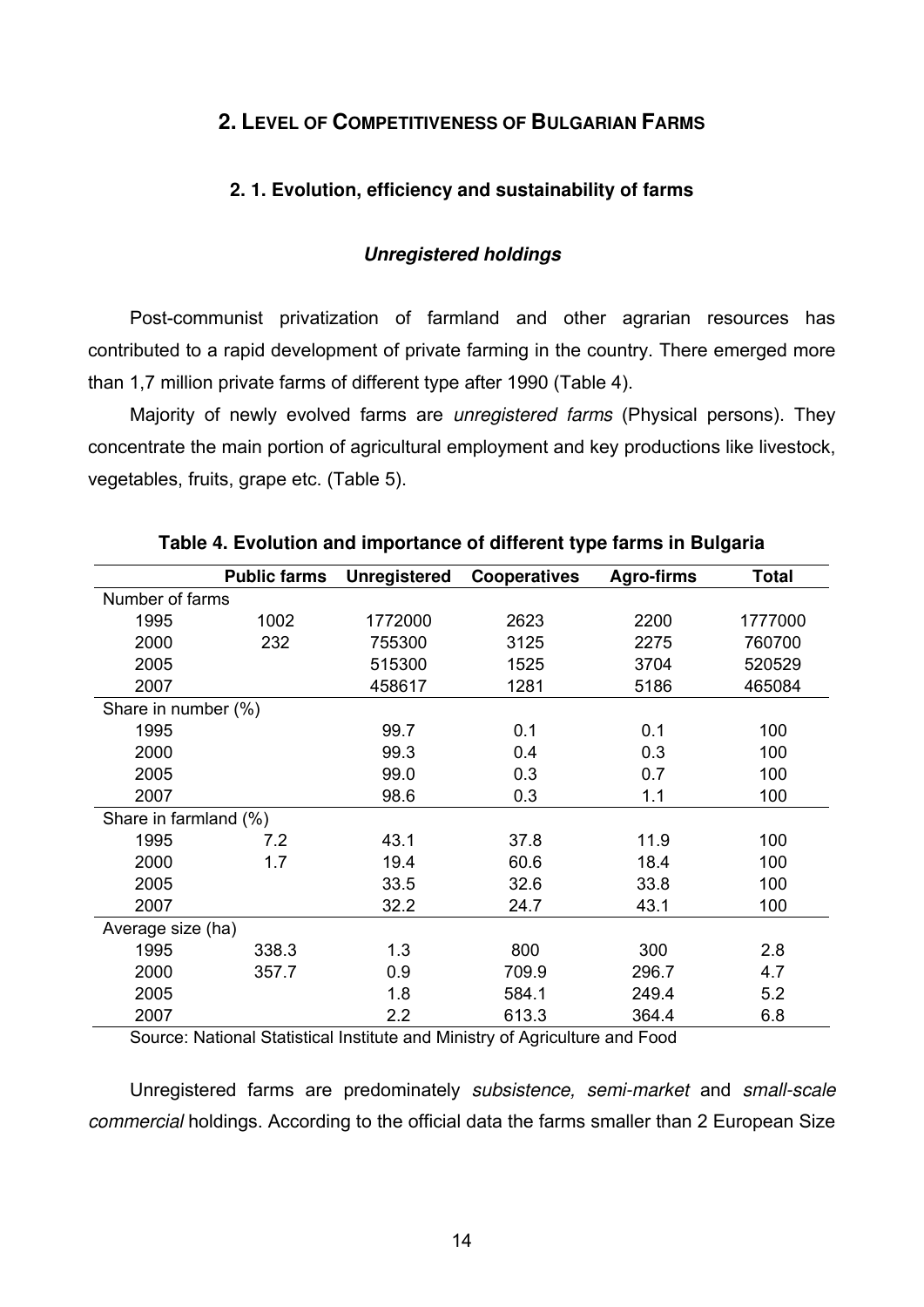Unit (ESU) $<sup>5</sup>$  comprise the major share of all farms in main agricultural subsectors (Figure</sup> 3). What is more, in livestock activities they account for the bulk of the Standard Gross Margin (SGM) in related subsectors.

| <b>Indicators</b>                  | <b>Physical</b><br>persons | Coope-<br>ratives | <b>Sole</b><br>traders | Com-<br>panies | Associ-<br>ations |
|------------------------------------|----------------------------|-------------------|------------------------|----------------|-------------------|
| Number of holdings with Utilized   | 99.0                       | 0.3               | 0.4                    | 0.2            | 0.05              |
| Agricultural Area (UAA) (%)        |                            |                   |                        |                |                   |
| Utilized agricultural area (%)     | 30.3                       | 40.3              | 11.7                   | 16.1           | 1.6               |
| Average size (ha)                  | 1.4                        | 592.6             | 118.8                  | 352.5          | 126.2             |
| Number of breeders without UAA (%) | 96.1                       | 0.2               | 1.9                    | 1.7            | 0.1               |
| Workforce (%)                      | 95.5                       | 1.2               | 0.8                    | 1.4            | 0.3               |
| Labor input $(\%)$                 | 91.1                       | 4.1               | 1.4                    | 2.8            | 0.6               |
| Cereals (%)                        | 26.6                       | 41.8              | 13.0                   | 17.3           | 1.3               |
| Industrial crops (%)               | 20.5                       | 45.1              | 14.2                   | 18.6           | 1.6               |
| Fresh vegetables (%)               | 86.4                       | 4.4               | 4.2                    | 4.6            | 0.4               |
| Orchards and vineyards (%)         | 52.3                       | 29.5              | 2.9                    | 10.7           | 4.6               |
| Cattle $(\%)$                      | 90.2                       | 5.1               | 1.5                    | 2.5            | 0.7               |
| Sheep $(\%)$                       | 96.0                       | 1.4               | 0.8                    | 1.0            | 0.8               |
| Pigs $(\%)$                        | 60.3                       | 1.4               | 7.0                    | 30.5           | 0.8               |
| Poultry (%)                        | 56.5                       | 0.2               | 13.3                   | 29.3           | 0.7               |

**Table 5. Share of different type farms in all holdings, agrarian resources and productions in Bulgaria** 

Source: MAF, Agricultural Holdings Census in Bulgaria'2003



Source: Ministry of Agriculture and Food

 $\overline{a}$ 

Figure 3. Share of farms with SGM smaller than 2 ESU and bigger than 100 ESU in total SGM and farms with different specialization (percent)

<sup>&</sup>lt;sup>5</sup> 1 ECU=1200 Euro. According to the EU classification farms with a size of 2-4 ESU are considered as "semi-market farms". The actual number of subsistence and semi-subsistence farms is unknown since many of them are not covered by the Agricultural Census.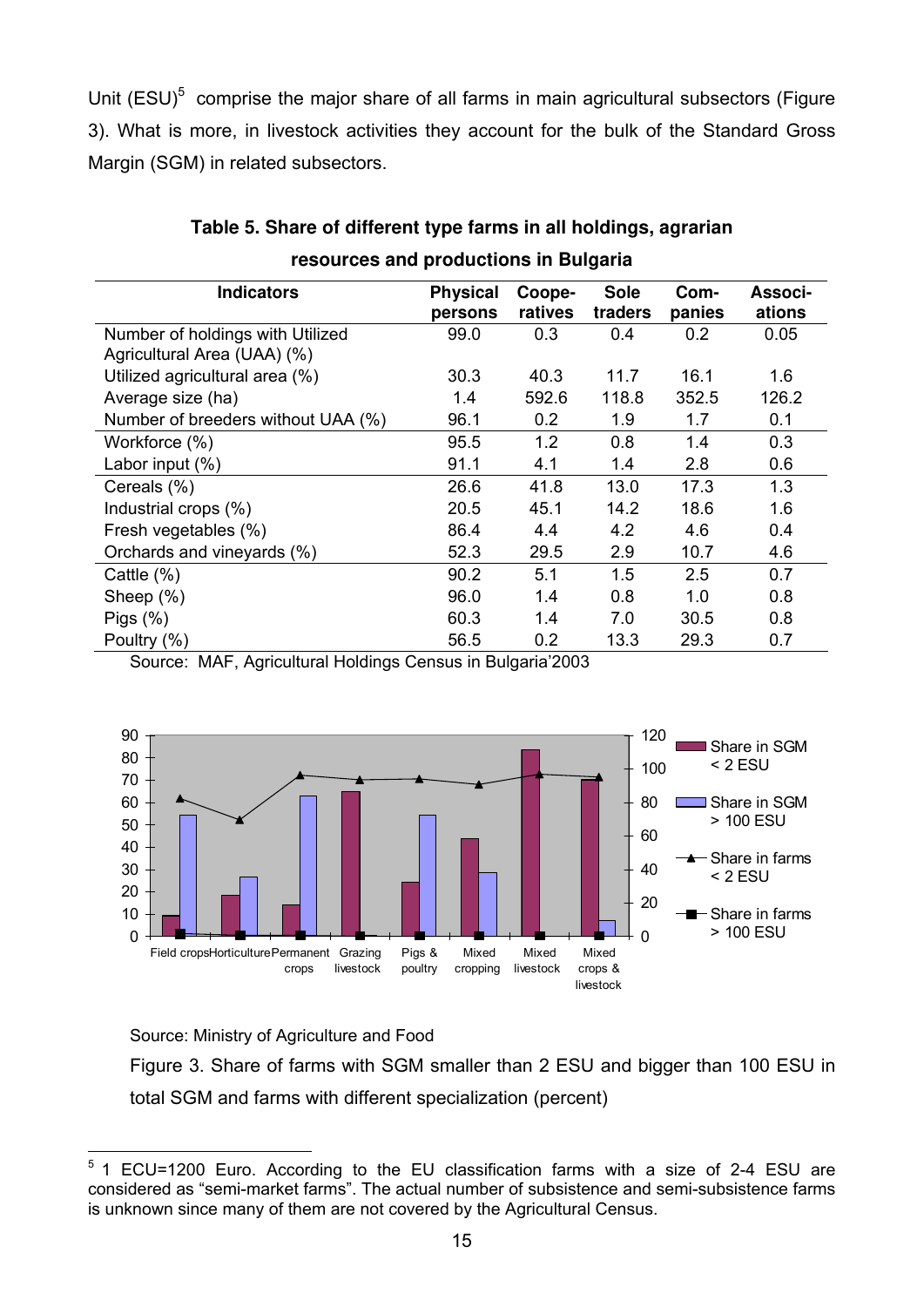Agrarian reform has turned most households into owners of farmland, livestock, equipment etc. An internal organization of available household resources in an own farm has been an effective way to overcome a great institutional and economic uncertainty, protect private rights and benefit from owed resources, and minimize costs of transacting [Bachev 2000].

During transition, market or contract trade of much of household capital (land, labor, money) was either impossible or very expensive due to: unspecified or completely privatized rights, "over-supply" of resources (farmland, unemployed labor), "missing" markets, high uncertainty and risk, asymmetry of information, enormous opportunism in time of hardship, little job opportunities and security etc. Running up an own farm has been the most effective (or only feasible) mode for productive use of available resources (free labor, land, technological know-how), providing full and part-time employment or favorable occupation for family members, and securing income and effective (cheap, safe, sustainable) food supply for individual households.

Specialization or diversification into small-scale farming has taken place [Bachev 2008], and even now the agriculture is an "additional source of income" for one out of 7 Bulgarians [MAF].

Management of the small-scale farms is not associated with significant costs (Table 6). They are mainly individual or family holdings, and farm size is exclusively determined by household resources – family labor, own farmland and finance. Internal governing costs are non-existent (one-person farm) or insignificant because the coalition is between family members (common goals, high confidence, and no cheating behavior dominate). Farmers have strong incentives to increase efficiency adapting to internal or market demand, intensifying work, investing in human capital etc. since they own the whole residuals (income).

Nevertheless, there has been a constant decrease in the number of unregistered farms as a result of labor exodus (competition with other farms or industries, retirement, emigration), organizational modernization (change in type of enterprises), increasing market competition (massive failures and take-overs), and impossibility to adapt to new institutional requirements (standards) for safety, quality, environmental preservation, animal welfare etc.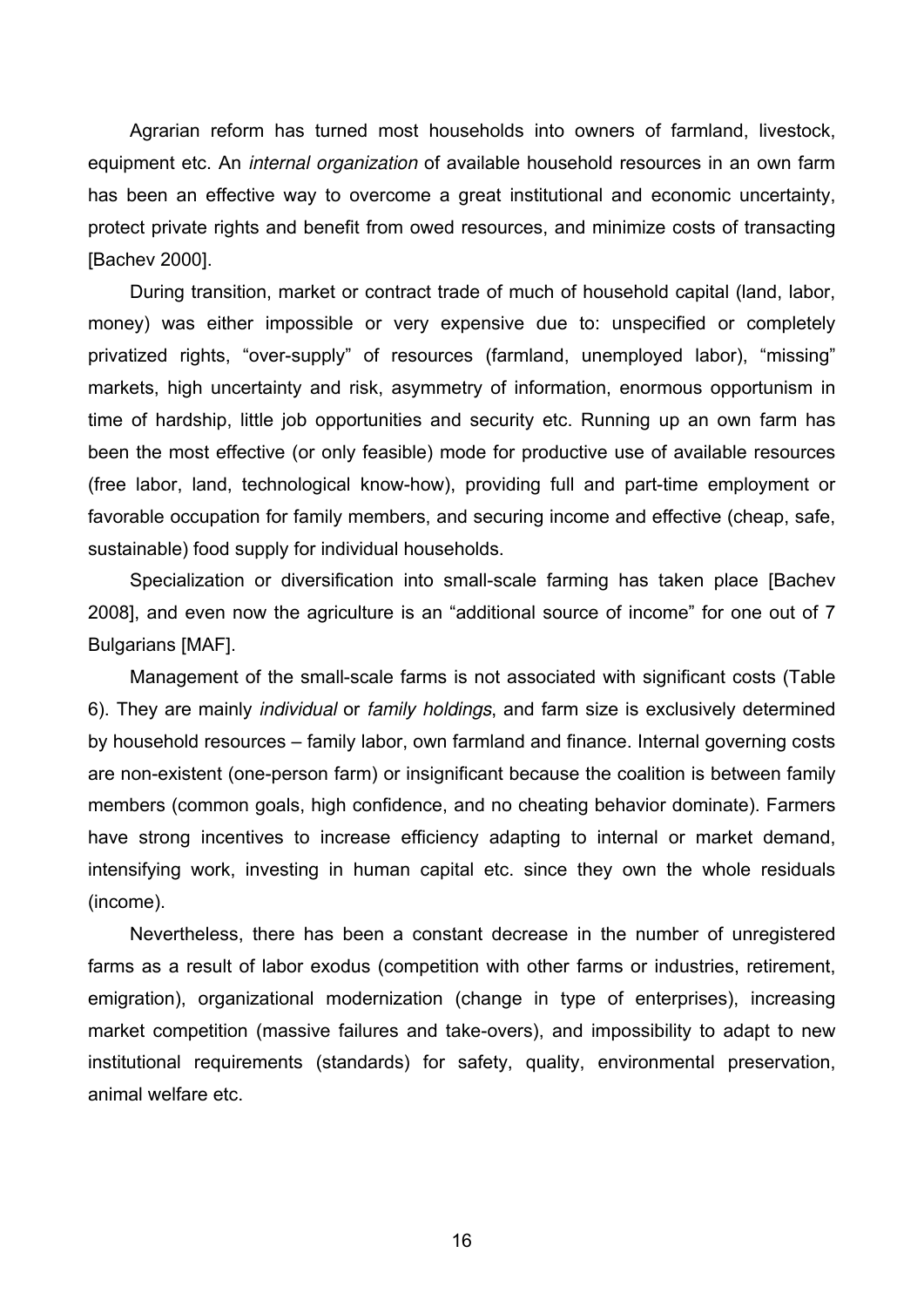| <b>Efforts and time for:</b>             | Level    |                         |                 |              |              |               |             |              |
|------------------------------------------|----------|-------------------------|-----------------|--------------|--------------|---------------|-------------|--------------|
|                                          |          | <b>Unregist</b><br>ered | Coopera<br>tive | <b>Firms</b> | <b>Small</b> | <b>Middle</b> | Large       | <b>Total</b> |
| Finding new workers                      | big      | 18,91                   | 14,28           | 12,5         | 18,91        | 18,18         | $\mathbf 0$ | 15,46        |
|                                          | moderate | 8,10                    | 42,85           | 37,5         | 5,40         | 45,45         | 31,25       | 27,83        |
| Finding partners                         | big      | 18,91                   | 35,71           | 12,5         | 13,51        | 31,81         | 12,5        | 21,64        |
| selling or leasing-out<br>farmland       | moderate | 29,72                   | 14,28           | 62,5         | 18,91        | 40,90         | 62,5        | 36,08        |
| Finding suppliers for                    | big      | 24,32                   | 21,42           | 50           | 21,62        | 34,09         | 50          | 31,95        |
| needed materials,<br>equipment etc.      | moderate | 29,72                   | 67,85           | 25           | 35,13        | 45,45         | 31,25       | 39,17        |
| Finding markets for                      | big      | 37,83                   | 42,85           | 56,25        | 27,02        | 56,81         | 56,25       | 45,36        |
| outputs                                  | moderate | 13,51                   | 35,71           | 28,12        | 27,02        | 20,45         | 31,25       | 24,74        |
| Finding the rest of                      | big      | 45,94                   | 17,85           | 15,62        | 40,54        | 18,18         | 25          | 27,83        |
| needed information                       | moderate | 10,81                   | 21,42           | 40,62        | 8,10         | 31,81         | 37,5        | 23,71        |
| Negotiating and                          | big      | 18,91                   | 35,71           | 40,62        | 16,21        | 40,90         | 37,5        | 30,92        |
| preparing contracts                      | moderate | 27,02                   | 21,42           | 37,5         | 21,62        | 27,27         | 50          | 28,86        |
| Controlling                              | big      | 48,64                   | 42,85           | 37,5         | 45,94        | 36,36         | 56,25       | 43,29        |
| implementation of<br>contractual terms   | moderate | 5,40                    | 14,28           | 31,25        | 5,40         | 22,72         | 25          | 16,49        |
| Resolving conflicts                      | big      | 29,72                   | 14,28           | 59,37        | 29,72        | 31,81         | 56,25       | 35,05        |
| associated with quality<br>and contracts | moderate | 5,40                    | 50              | 21,87        | 16,21        | 31,81         | 18,75       | 23,71        |
| Relations with banks                     | big      | 35,13                   | 42,85           | 59,37        | 32,43        | 47,72         | 68,75       | 45,36        |
| and preparing projects<br>for crediting  | moderate | 8,10                    | 42,85           | 37,5         | 5,40         | 45,45         | 31,25       | 16,49        |
| Associating with                         | big      | 18,91                   | 17,85           | 15,62        | 18,91        | 18,18         | 12,5        | 17,52        |
| registration regimes                     | moderate | 2,70                    | 21,42           | 9,37         | 10,81        | 13,63         | 0           | 10,30        |
| Relations with                           | big      | 24,32                   | 10,71           | 18,75        | 21,62        | 15,90         | 18,75       | 18,55        |
| administration                           | moderate | 21,62                   | 42,85           | 40,62        | 32,43        | 38,63         | 25          | 34,02        |
| Relations with                           | big      | 18,91                   | 21,42           | 6,25         | 16,21        | 20,45         | $\mathbf 0$ | 15,46        |
| membership<br>organizations              | moderate | 5,40                    | 25              | 43,75        | 2,70         | 40,90         | 25          | 23,71        |
| <b>Others</b>                            | big      | 5,40                    | 14,28           | $\mathbf 0$  | 0            | 13,63         | 0           | 6,18         |
|                                          | moderate | $\mathbf 0$             | $\pmb{0}$       | $\pmb{0}$    | 0            | $\pmb{0}$     | $\pmb{0}$   | 0            |

**Table 6. Time and efforts for governing of farm transactions in Bulgaria (% of farms)** 

Source: interviews with farm managers $6$ 

#### **Cooperative farms**

More than 3000 new production cooperatives emerged during and after liquidation of ancient "cooperative" structures in 1990s (Table 4). They have been the biggest farms in terms of land management concentrating a major part of cereals, oil and forage crops, and key services to members and rural population (Table 5).

The cooperative has been the *single* effective form for farming organization in the absence of settled rights on main agrarian resources and/or inherited high  $\overline{a}$ 

 $6$  Survey covers 2,8 % of the cooperatives, 1,2 % of the agro-firms, and 0,3% of the unregistered farms in the country as all holdings were selected as representative for the nation's main regions.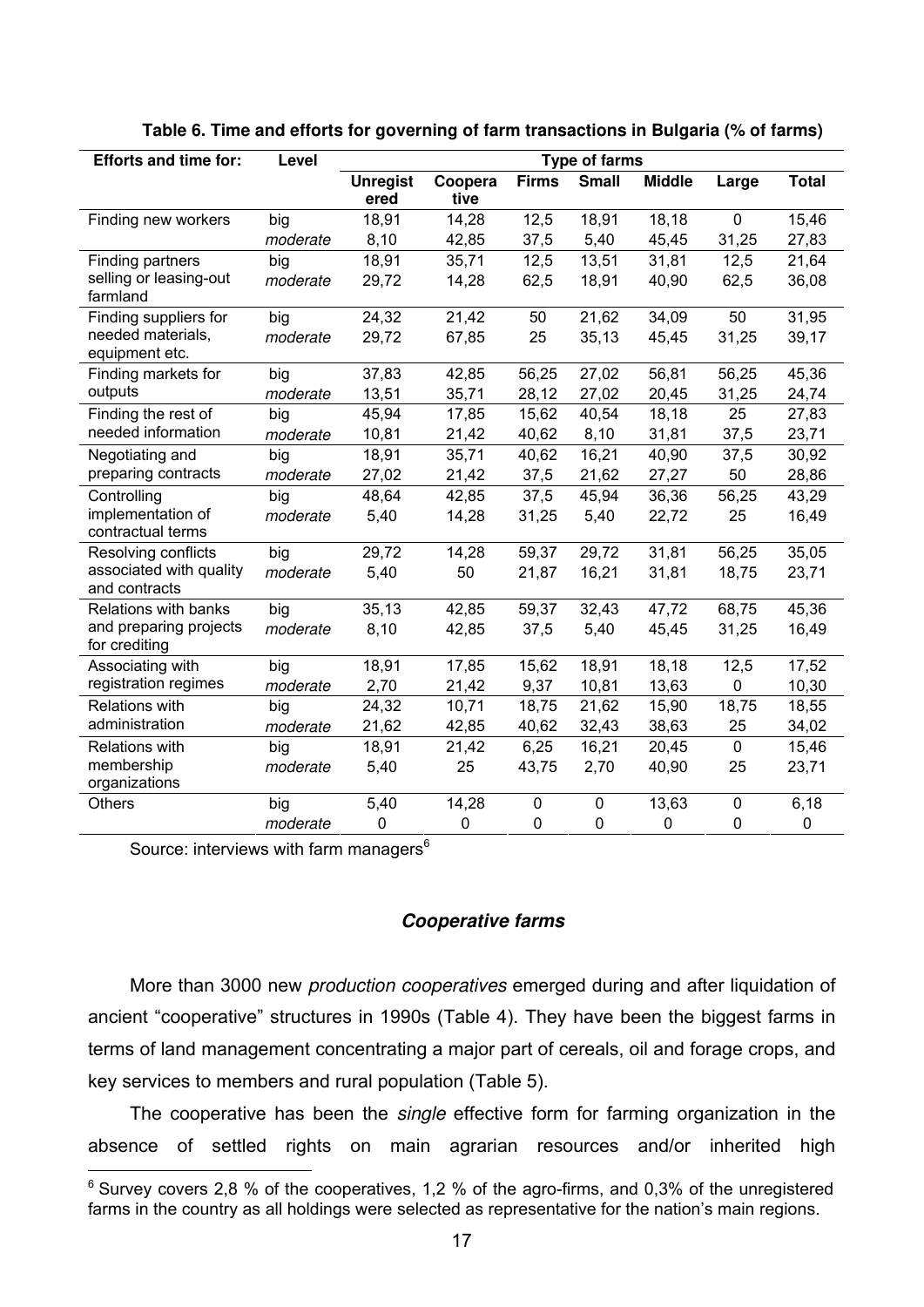interdependence of available assets (restituted farmland, acquired individual shares in the actives of old cooperatives, narrow specialization of labor) [Bachev 2000].

After 1990 more than 2 millions Bulgarians have got individual stakes in the assets of liquidated ancient public farms. In addition to their small size, a great part of these shares have been in indivisible assets (large machinery, buildings, processing and irrigation facilities). Therefore, new owners have had no alternative but liquidate (through sales, consumption, distortion) or keep these assets as a joint (cooperative) ownership. In many cases, the ownership rights on farmland was restituted with adjoined fruit trees and vineyards, and much of the activities (e.g. mechanization, plant protection, irrigation) could be practically executed solely in cooperation.

Most "new" landowners happened to live away from rural areas, have other business, be old of age, or possess no skills or capital to start own farms. In the absence of a big demand for farmlands and/or confidence in emerging private farming during first years of transition, more than 40% of the new owners pulled their land and assets in the new production cooperatives.

Moreover, most cooperatives have developed along with the new small-scale and subsistent farming. Namely, "non-for-profit" character and strong member (rather than market) orientation have attracted the membership of many households. In transitional conditions of undeveloped markets, high inflation, and big unemployment, the production cooperative has been perceived as an effective (cheap, stable) form for supply of highly specific to individual farms inputs and services (e.g. production of feed for animals; mechanization of major operations; storage, processing, and marketing of farm output) and/or food for households consumption.

The cooperative rather than other formal collective (e.g. firm) form has been mostly preferred. Cooperatives have been initiated by older generation entrepreneurs and a longterm "cooperative" tradition from the communist period has a role to play. Besides, this mode allows individuals an easy and low costs entree and exit from the coalition, and preservation of full control on a major resource (such as farmland), and "democratic" participation in and control on management ("one member-one vote" principle).

In addition, the cooperative form gives some important tax advantages such as tax exemption on sale transactions with individual members and on received rent in kind. Also for coops there are legal possibilities for organization of transactions not legitimate for other modes such as credit supply, marketing, and lobbying at a nation-wide scale<sup>7</sup>.

 $\overline{a}$ 

 $7$  Forbidden for business firms by the Double-taxation and Antimonopoly Laws.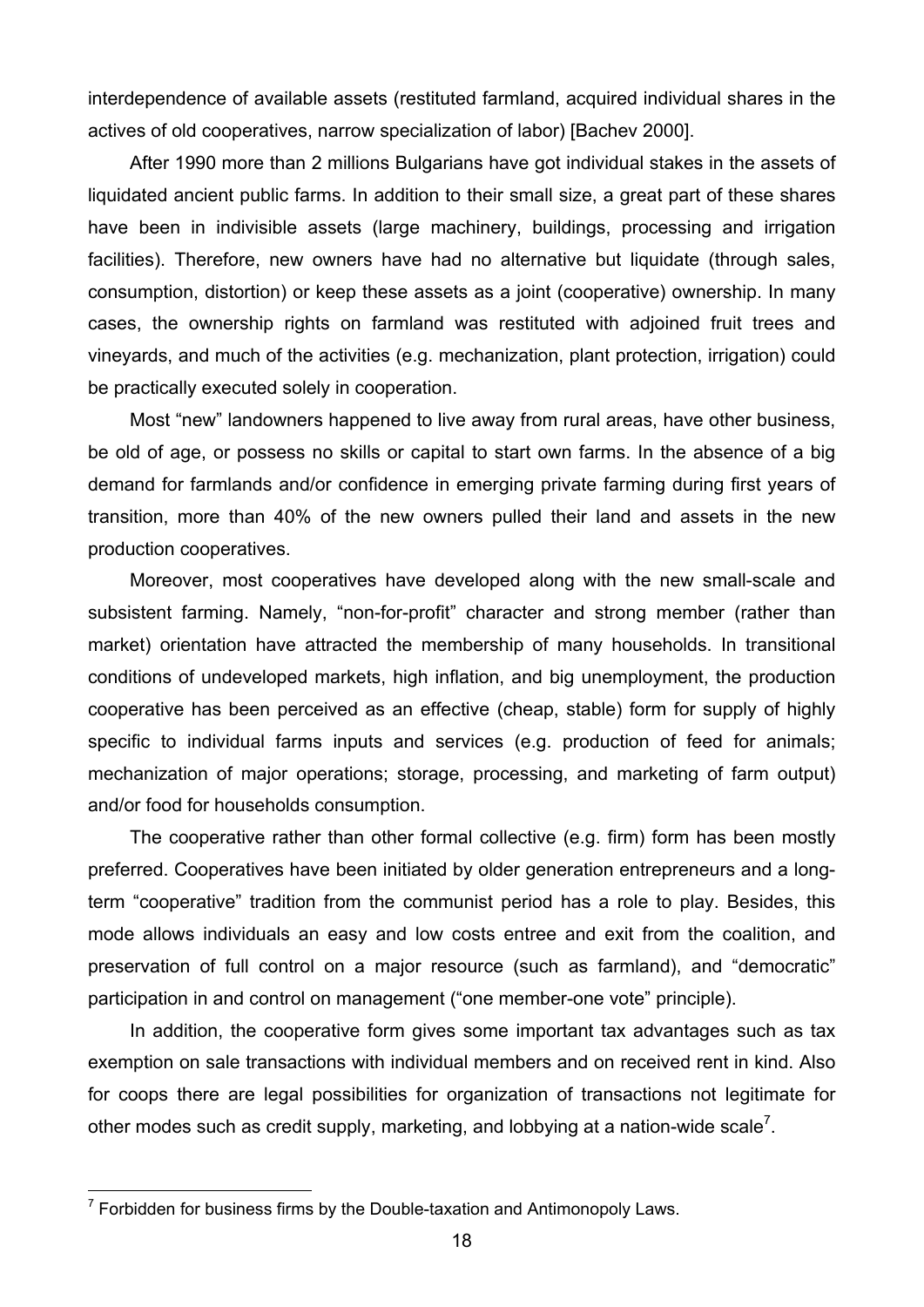Relatively bigger operational size gives cooperatives a great opportunity for efficient use of labor (teamwork, internal division and specialization of work), farmland (cultivation in big consolidated plots, effective crop rotation, environment protection), and material assets (exploration of economies of scale and scope on large machinery etc.).

In addition, cooperatives have a superior potential to minimize market uncertainty (dependency) and increase marketing efficiency ("risk pooling", advertisement, storing, integration into processing and direct marketing); and organize some critical transactions (better access to commercial credit and public programs; stronger negotiating positions in input supply and marketing deals; facilitate land consolidation through simultaneous leasein and lease-out contracts; introduce technological innovations; effective environmental management); and invest in intangible capital (good reputation, own labels, brand names) etc.

In a situation of "missing markets" in rural areas, the cooperative mode is also the single form for organization of certain important activity such as bakery, processing, retail trade, recreation etc.

The cooperative activity is not difficult to manage since internal (members) demand for output and services is known and "marketing" secured ("commissioned") beforehand (Table 6). In addition, cooperatives concentrate on few highly standardized (mass) products (such as wheat, sunflower etc.) with a stable market and high profitability.

Furthermore, the cooperative applies low costs long-term lease for the effective land supply from members. Output-based payment of labor is common which restrict opportunism and minimize internal transaction costs. Besides, cooperatives provide employment for members who otherwise would have no other job opportunities housewives, pre- and retired persons. Moreover, they are preferable employer since they offer a higher job security, social and pension payments, paid day-offs and annual holidays, opportunity for professional (including career) development.

Giving the considerable transacting benefits most cooperative members accept a lower (than market) return on their resources - lower wages, inferior or no rent for land and dividends for shares.

There have been some adjustments in cooperatives size, memberships, and production structure. A small number of coops have moved toward a "business like" (popularly known as "new generation cooperative") governance applying market orientation, profit-making goals, close and small-membership policy, complex jointventures with other organizations etc. That has been a result of overtaking the cooperatives management by younger entrepreneurs, improving the governance, taking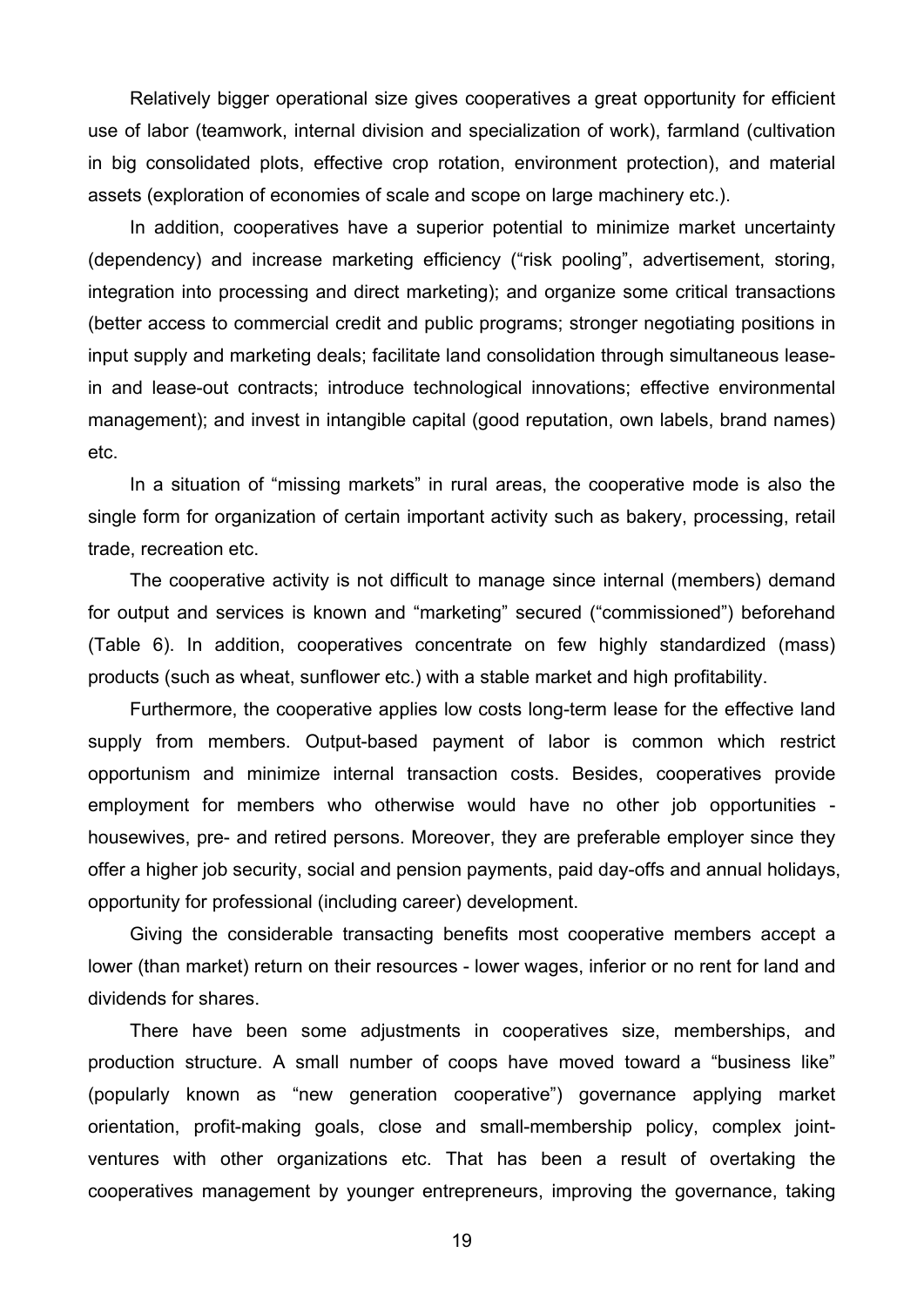advantage from new market opportunities and public support programs, and establishing of some of coops as key regional players.

Besides, some cooperatives have benefited significantly from the available new public support (product or area based subsidies), and the comparative advantages to initiate, coordinate and carry out certain (environmental, rural development etc.) projects requiring large collective actions.

At the same time, many cooperatives have shown certain *disadvantages* as a form for farm organization. A big membership of the coalition (averaging 240 members per coop) makes individual and collective control on the coop's management very difficult and costly. That gives a great possibility for mismanagement and/or let using cooperatives in the best interests of managers or groups around them (on-job consumption, unprofitable for members' deals, transfer of profit and property, corruption) $8$ .

What is more, majority of the new cooperatives did not overcome the incentive problems associated with the collective team working in the old public farms - over employment, equalized remuneration, authoritarian management, adverse feeling towards private farming, system of personal plots etc. [Bachev 2006].

Furthermore, there are differences in the investment preferences of diverse members (old-younger; working-non-working; large-small shareholders) due to non-tradable character of cooperative shares (so called "horizon problem"). While working and younger members are interested in long-term investments and growth of salaries, income in kind, other on-job benefits, the older and not working members favor higher current gains (income, land rent, dividend).

Given the fact that most cooperative members in the country are small shareholders, and older in (pre-retired and retired) age, and non-permanent employees, the incentives for long-term investment for land improvement and renovation of outdated and physically amortized machinery, buildings, orchards, vineyards etc. have been very low.

Finally, many cooperatives fall short in adapting to diversified (service) needs of members, and evolving market demand and growing competition. For all these reasons, the economic performance of production cooperatives has not been good. Accordingly, the efficiency of cooperatives has diminished considerably in relation to other modes of organization (market, contract, partnership etc.). Many landlords have pooled out their land from the cooperatives since property rights on farmland were definitely restored in 2000.

 $\overline{a}$ 

<sup>&</sup>lt;sup>8</sup> The latter has been "assisted" by the lack of any (outside) public control on the cooperative's activity.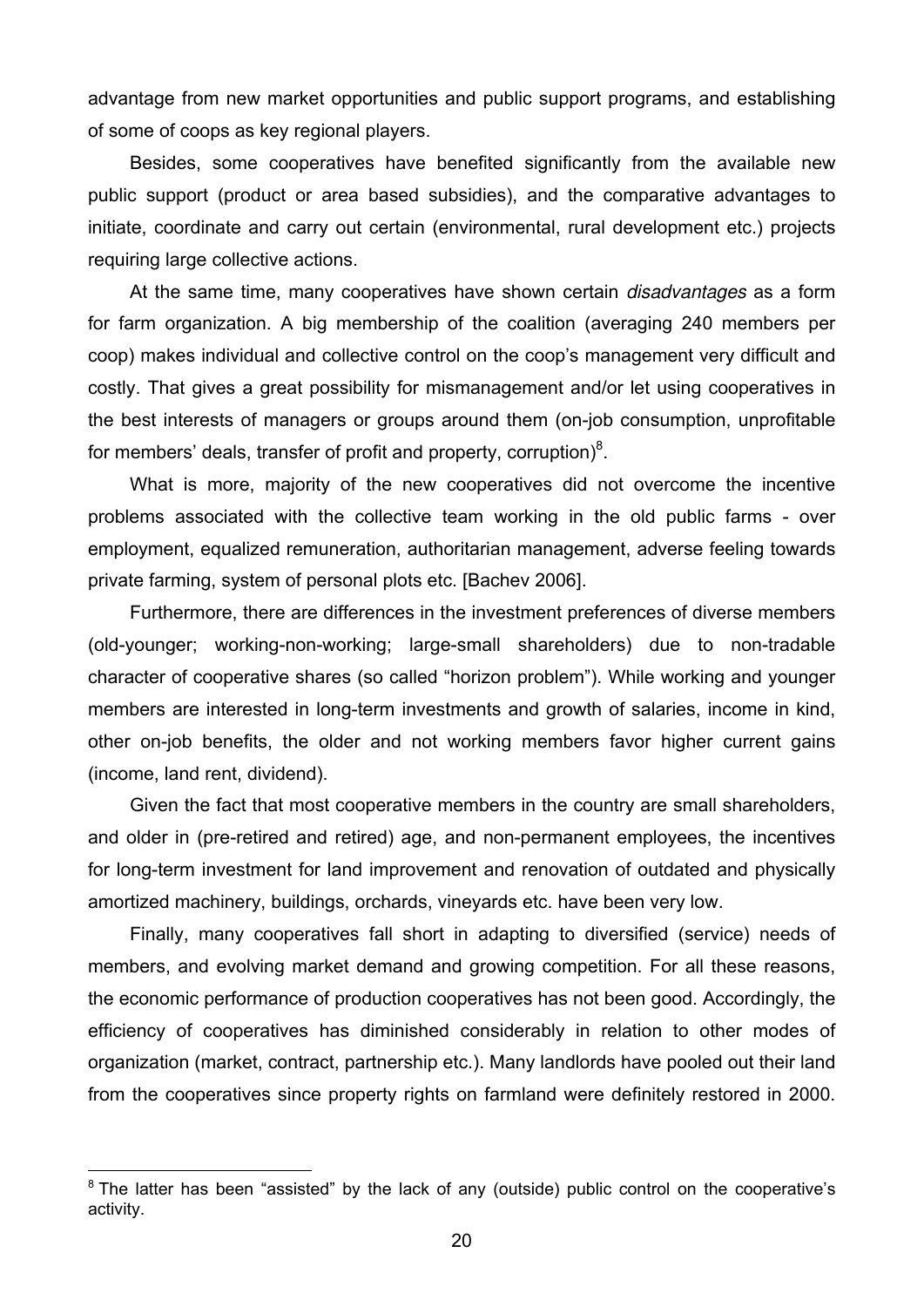Consequently, a significant reduction of cooperative activity has taken place and a big amount of cooperatives ceased to exist in recent years.

#### **Agri-firms**

There has been a "boom" in creation of different type *agri-firms* after 1990 as their number and importance have augmented enormously (Table 4). They account for a tinny portion of all farms but concentrate a significant part of UAA, material assets, major productions and significant portion of the SGM of cereals, industrial crops, orchards, poultry and swine (Table 5, Figure 4).

Business farms are commonly large specialized enterprises. Most of them have been set up as *family* and *partnership* organization during first years of transition by younger generation entrepreneurs - former managers (specialists) of public farms, individuals with high business spirit and know-how etc.

Majority of these farms are formally registered as Sole Traders. In addition, some state farms and agri-firms have been taken over by former managers and teams and registered as Shareholdings (Companies, Associations). Furthermore, different sort of joint ventures with non-agrarian and foreign capital increasingly appear as well.

The specific management skills and the "social" status as well as the combination and complementarities of partner's assets (technological knowledge, business and other ties, available resources) have let a rapid extension of business farms through enormous concentration of (management of, ownership on) resources, and exploration of economies of scale and scope, and modernization of enterprises [Bachev 2000].

The specific mode and the pace of privatization of agrarian resources have facilitated a fast consolidation of the fragmented land ownership and agrarian assets in the large farms. During the long period of institutional and market transformation (unsettled rights on resources, imperfect regulations, huge uncertainty and instability) the personal relations and "quasi" or entirely integrated modes have been extensively used to overcome transaction difficulties.

Furthermore, the large operational size of these enterprises gives enormous possibilities to explore technological opportunities (consolidation of land, economies of scale and scope on machineries, cheap and standardized produce etc.) and achieve a high productivity. Business farms have been constantly extending their share in managed agrarian (and related) resources taking over smaller farms, incorporating new types of activities, and applying new organizational schemes.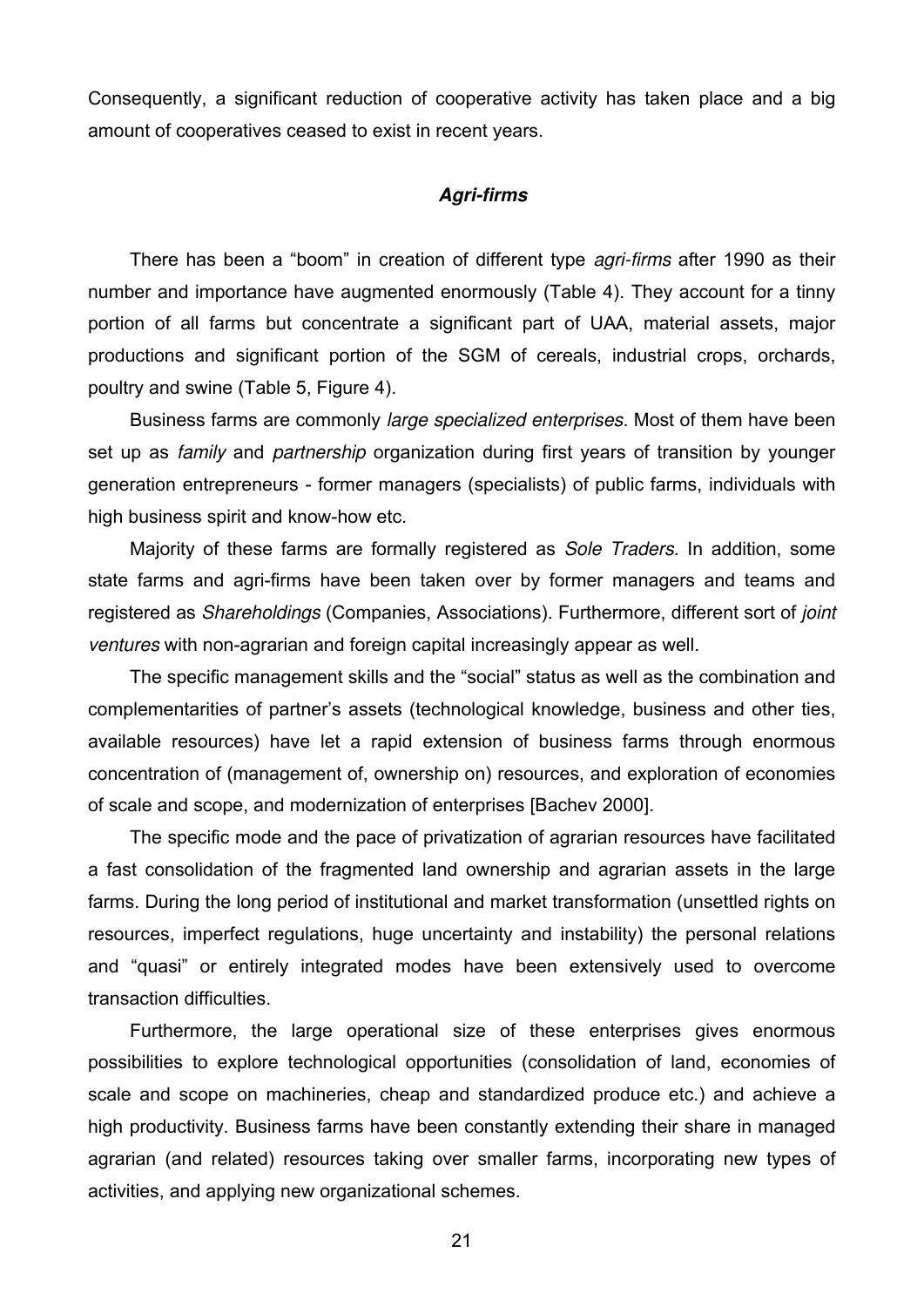Business farms are strongly market and profit-oriented organizations. Farmer(s) have great incentives to adapt to market demand and institutional restrictions investing in farm specific (human, material, intangible) capital because they are sole owners of residual rights (benefits). The owners are commonly family members or close partners, and the internal transaction costs for coordination, decision making, and motivation are not high (Table 6). Increased number of the coalition (partnership) gives additional opportunity for internal division of labor and profiting from specialization – e.g. full-time engagement in production management, technological development, market and "public" relations, paper works, keeping up with changes in laws and standards etc.

Their large size and reputation make business farms a preferable partner in inputs supply and marketing deals. Besides, these farms have a giant negotiating power and effective (economic, political) mechanisms to dominate markets and enforce contracts. They also possess a great potential to collect market and regulatory information, search best partners, promote products, adjust to new market demand and institutional requirements, use outside experts, prepare business and public projects, meet formal (quantity, quality, collateral) requirements, "arrange" public support, bear risk and costs of failures.

In addition, business farms effectively explore economies of scale and scope on production and management - e.g. "package" arrangement of outside funding for many projects; interlinking inputs supply with know-how supply, crediting, marketing etc.

Furthermore, large farms have strong incentives and potential for innovation – available resources to test, adapt, buy, and introduce new methods, technologies, varieties; possibility to hire leading (national, international) experts and arrange direct supply from consulting companies or research institutes.

What is more, they are able to invest a considerable relation-specific capital (information, expertise, reputation, lobbying, bribing) for dealing with funding institutions, agrarian bureaucracy, and market agents at national or even at international scale.

The last but not least important, these farms have enormous political power to lobby for Government support in their best interests. All these features give considerable comparative advantages of business type of farming organization.

The firm mode is increasingly preferred since it provides considerable opportunities:

• to overcome coalition difficulties - e.g. formation of joint ventures with outside capital, dispute ownerships right through a court system etc;

• to diversify into farm related and independent businesses - trade, agro-tourism, processing etc;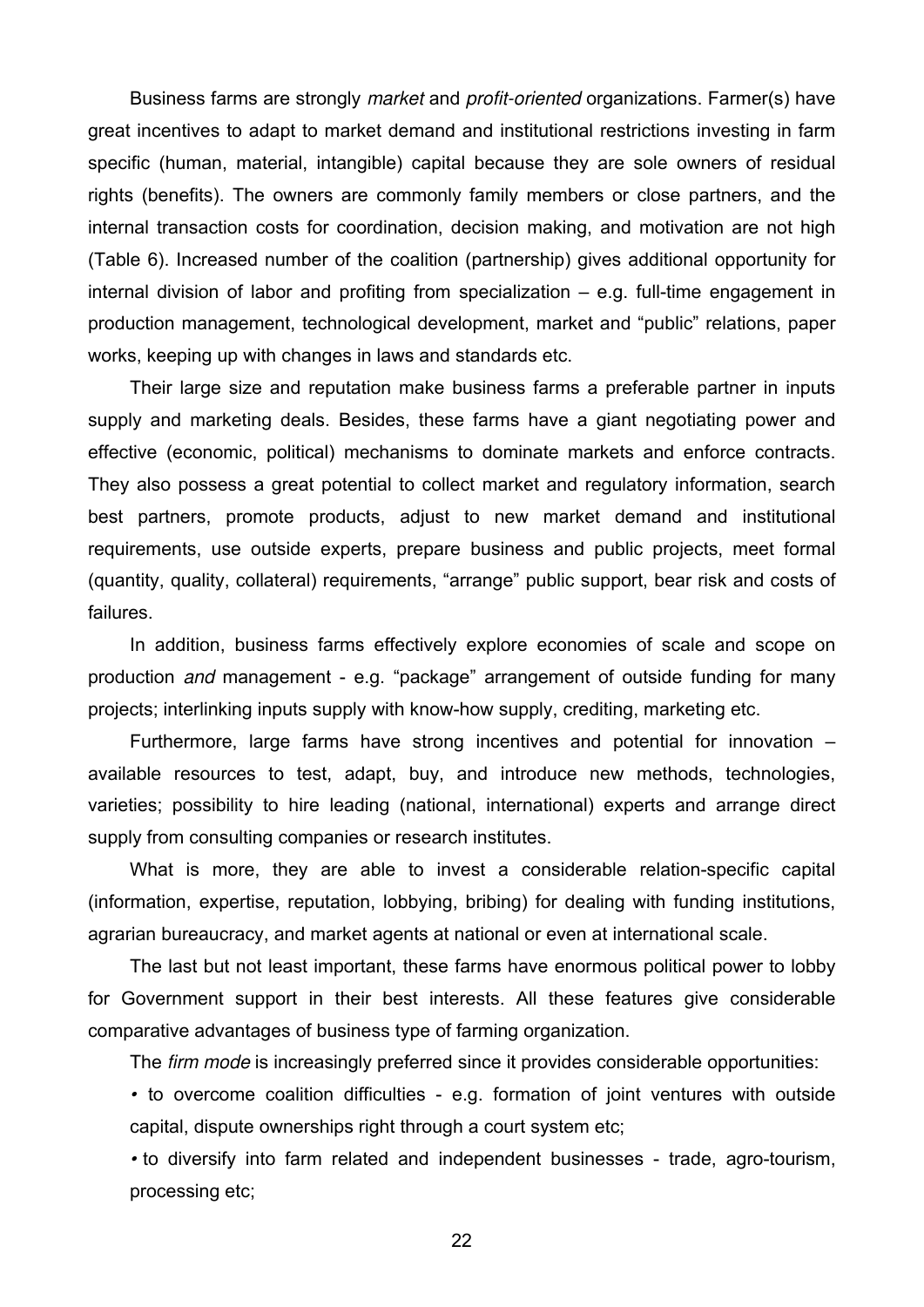• to develop firm-specific intangible capital (advertisement, reputation, brand names, public confidence) and its exploration (extension into daughter company), trade (sell, licensing), and intergeneration transfer (inheriting);

• to overcome existing institutional restrictions - e.g. for direct foreign investments in farmland, trade with cereals, vine and dairy etc;

• to have explicit rights for taking parts in particular types of transactions - e.g. export licensing, privatization deals, assistance programs etc.

### **2.2. Level of competitiveness of commercial farms**

The assessment on the competitiveness of commercial farms in the country has found out that the majority of surveyed farms  $9$  are with a good and high competitiveness (Figure 5). Nevertheless, more than a fifth of all farms are with a low level of competitiveness.

Furthermore, different types and kinds of farms are with *unequal* competitiveness.

Diverse agri-firms (Sole traders and Companies) are with good competitive positions and the portion of enterprises with high competitiveness is particularly big. On the other hand, a quarter of *cooperatives* are with insufficient competiveness.



Source: interviews with farm managers

 $\overline{a}$ 

Figure 5. Share of farms with different levels of competitiveness in Bulgaria

 $9$  based on 2010 interviews with farm managers of 58 unregistered holdings, 104 cooperatives, and 18 agri-firms.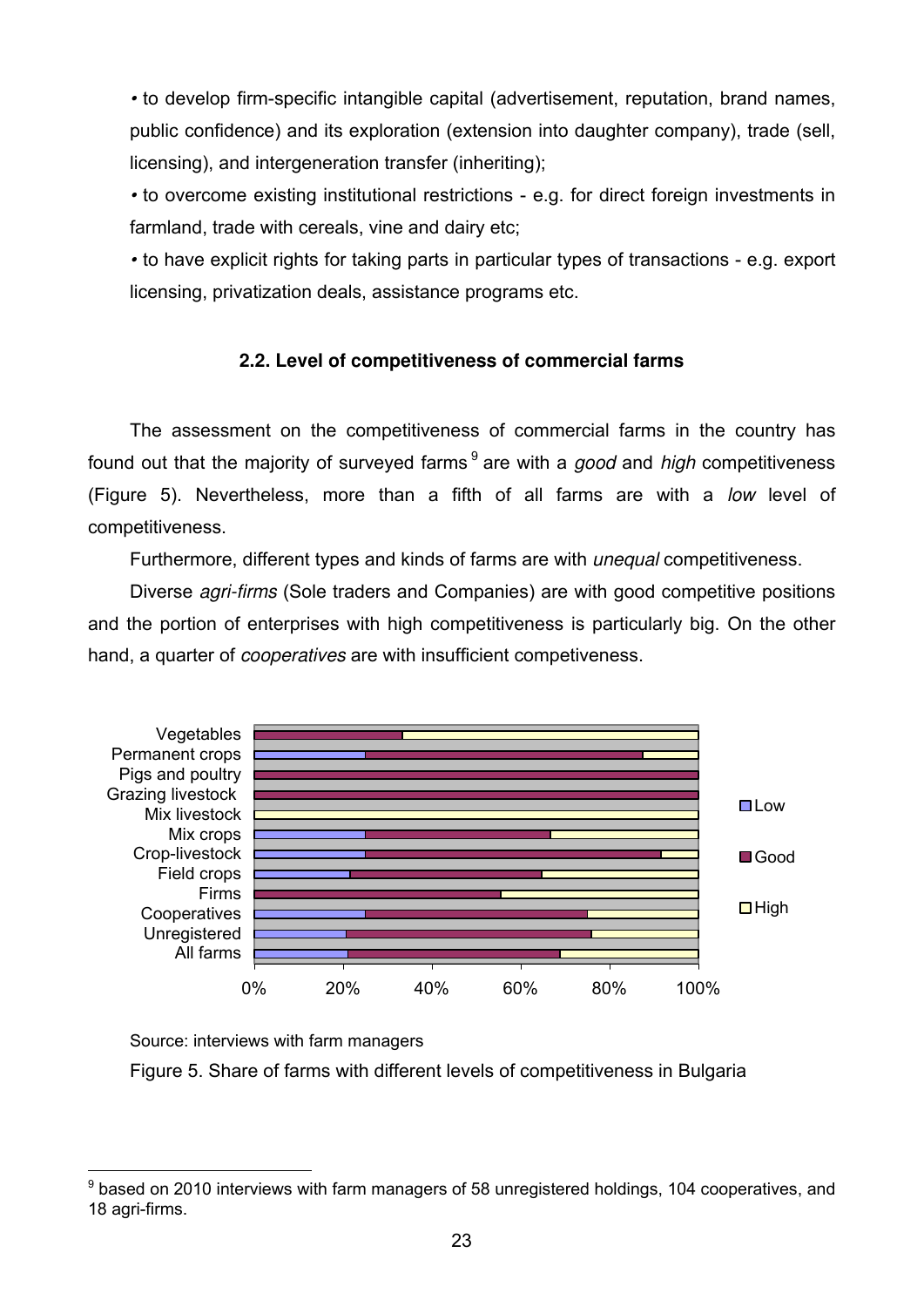Most of the highly competitive farms are specialized in *mix livestock*<sup>10</sup> and *vegetables.* For all other groups of specialization, the farms with a good competitiveness comprise the greatest share in respective groups. In mix crop-livestock, mix crops and permanent crops every forth farm is non-competitive.

The analysis of different *aspects* of the farms competitiveness shows that the farms' low productivity, profitability and funding availability, and insufficient adaptability to market, institutional and natural environment, and serious problems in financial and innovation supply and in marketing of products and services, all contribute to the greatest extend to decreasing the overall level of farms competitiveness (Figure 6).



Source: interviews with farm managers Figure 6. Importance of individual elements of farm competitiveness in Bulgaria

The analysis of the *level of efficiency* of diverse type of farms shows that majority of farms have a good productivity, profitability, financial availability and financial independence (Table 7).

However, according to the managers of a considerable number of unregistered holdings, and grazing livestock, pigs and poultry, and mix crop-livestock farms the productivity of their farms is low.

 $\overline{a}$ 

 $10$  The number of surveyed farms in groups with specialization in "Mix livestock", "Grazing livestock", and "Pigs and poultry" is very small (only 2).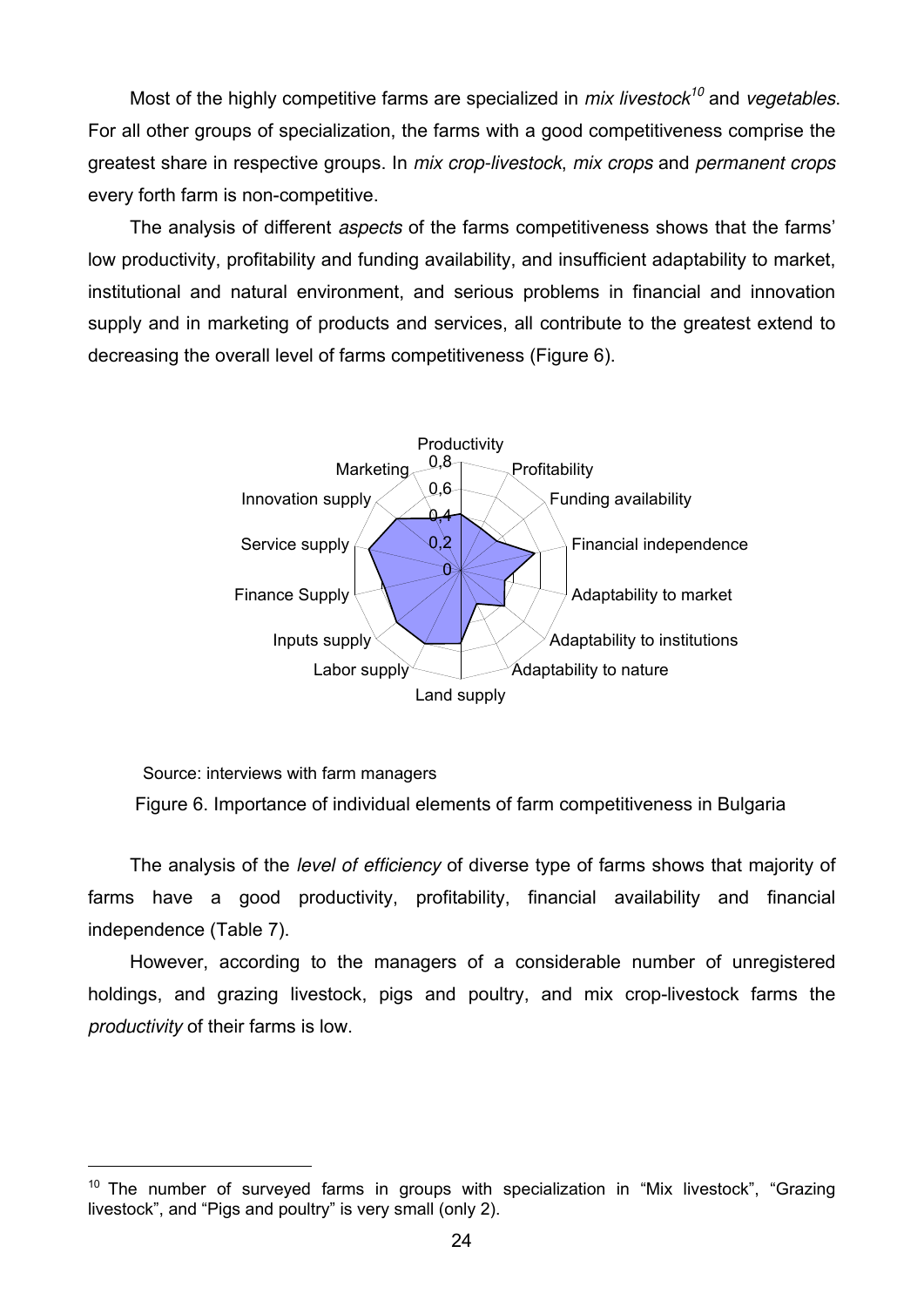|                          |        | <b>Productivity</b> |       | <b>Profitability</b> |       |        |        | <b>Financial availability</b> |       | <b>Financial dependency</b> |         |       |
|--------------------------|--------|---------------------|-------|----------------------|-------|--------|--------|-------------------------------|-------|-----------------------------|---------|-------|
| Type of farms            | low    | good                | high  | low                  | good  | high   | low    | good                          | high  | low                         | average | high  |
| Unregistered             | 44,83  | 48,28               | 6,90  | 51,72                | 37,93 | 10,34  | 62,07  | 20,69                         | 17,24 | 51,72                       | 34,48   | 13,79 |
| Cooperatives             | 11,54  | 84,62               | 1,92  | 26,92                | 73,08 | 0,00   | 25,00  | 75,00                         | 0,00  | 23,08                       | 53,85   | 23,08 |
| Firms                    | 11,11  | 55,56               | 33,33 | 33,33                | 55,56 | 11,11  | 33,33  | 55,56                         | 11,11 | 22,22                       | 55,56   | 22,22 |
| Field crops              | 15,69  | 74,51               | 9,80  | 29,41                | 64,71 | 5,88   | 29,41  | 60,78                         | 9,804 | 25,49                       | 54,9    | 19,61 |
| Mix crop-livestock       | 38,46  | 46,15               | 7,69  | 46,15                | 53,85 | 0,00   | 46,15  | 46,15                         | 7,69  | 46,15                       | 38,46   | 15,38 |
| Mix crops                | 33,33  | 66,67               | 0,00  | 50,00                | 50,00 | 0,00   | 41,67  | 58,33                         | 0,00  | 33,33                       | 50,00   | 16,67 |
| Mix livestock            | 0,00   | 100,00              | 0,00  | 0,00                 | 0,00  | 100,00 | 0,00   | 100,00                        | 0,00  | 0,00                        | 100,00  | 0,00  |
| <b>Grazing livestock</b> | 100,00 | 0,00                | 0,00  | 100,00               | 0,00  | 0,00   | 100,00 | 0,00                          | 0,00  | 100,00                      | 0,00    | 0,00  |
| Pigs and poultry         | 100,00 | 0,00                | 0,00  | 100,00               | 0,00  | 0,00   | 100,00 | 0,00                          | 0,00  | 100,00                      | 0,00    | 0,00  |
| Permanent crops          | 0,00   | 100,00              | 0,00  | 25,00                | 75,00 | 0,00   | 62,50  | 37,50                         | 0,00  | 37,5                        | 25,00   | 37,50 |
| Vegetables               | 33,33  | 66,67               | 0,00  | 33,33                | 66,67 | 0,00   | 33,33  | 66,67                         | 0,00  | 33,33                       | 33,33   | 33,33 |
| <b>All farms</b>         | 22,22  | 70,00               | 6,67  | 35,56                | 60,00 | 4,44   | 37,78  | 55,56                         | 6,67  | 32,22                       | 47,78   | 20,00 |

# **Table 7. Share of farms with different level of efficiency in Bulgaria (percent)**

Source: interviews with farm managers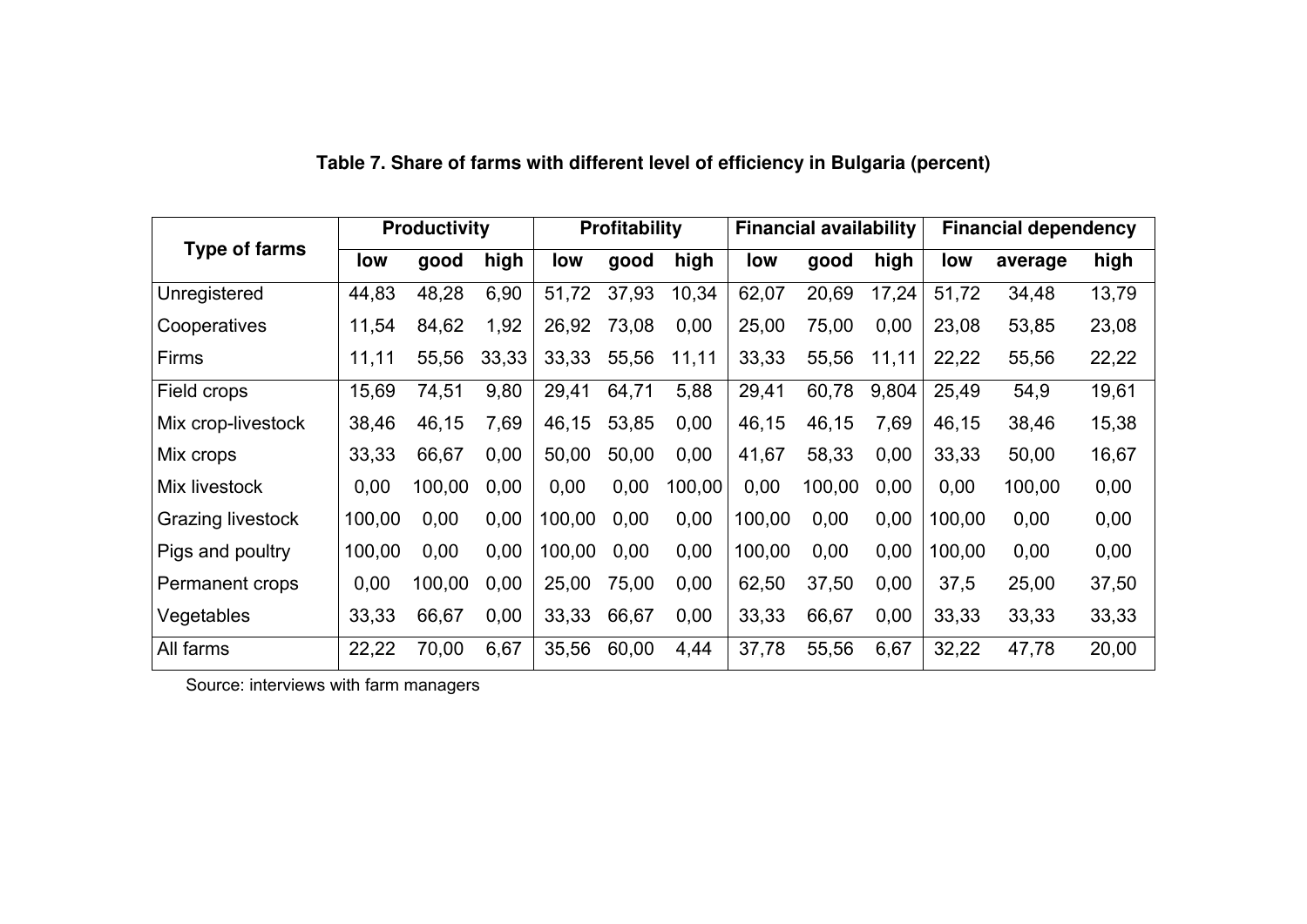Furthermore, profitability of 36% of all farms is evaluated as low, and more than a half of unregistered farms, and a considerable fraction of mix crop-livestock, mix crops, grazing livestock, and pigs and poultry farms are in this group.

A significant portion of farm managers declare that *availability of finance* is insufficient, and unregistered holdings, farms specialized in mix crop-livestock, mix crops, grazing livestock, pigs and poultry, and permanent crops, suffer the most from the lack of funding.

Only a fifth of survey farms are heavily dependent from outside funding (credit, state support etc.) as share of highly dependent farms specialized in permanent crops and vegetables is the greatest.

The analysis of the *level of adaptability* of surveyed farms has found out that more than a quarter of them are with a low potential for adaptation to new state and EU quality, safety, environmental etc. standards, almost 37% are less adaptable to market demand, prices and competition, and every other one is inadaptable to evolving natural environment (warning, extreme weather, droughts, floods, etc.) (Table 8).

|                          | <b>Adaptability to:</b> |        |       |       |              |       |        |        |       |  |  |  |  |
|--------------------------|-------------------------|--------|-------|-------|--------------|-------|--------|--------|-------|--|--|--|--|
| Type of farm             |                         | market |       |       | institutions |       | nature |        |       |  |  |  |  |
|                          | low                     | good   | high  | low   | good         | high  | low    | good   | high  |  |  |  |  |
| Unregistered             | 51,72                   | 48,28  | 0,00  | 31,03 | 68,97        | 0,00  | 37,93  | 55,17  | 6,90  |  |  |  |  |
| Cooperatives             | 34,62                   | 65,38  | 0,00  | 23,08 | 71,15        | 5,77  | 61,54  | 36,54  | 0,00  |  |  |  |  |
| <b>Firms</b>             | 0,00                    | 66,67  | 33,33 | 22,22 | 22,22        | 55,56 | 22,22  | 44,44  | 33,33 |  |  |  |  |
| Field crops              | 41,18                   | 54,90  | 3,92  | 21,57 | 64,71        | 13,73 | 54,90  | 41,18  | 3,92  |  |  |  |  |
| Crop-livestock           | 38,46                   | 61,54  | 0,00  | 38,46 | 61,54        | 0,00  | 38,46  | 61,54  | 0,00  |  |  |  |  |
| Mix crops                | 25,00                   | 75,00  | 0,00  | 16,67 | 83,33        | 0,00  | 58,33  | 25,00  | 16,67 |  |  |  |  |
| Mix livestock            | 0,00                    | 100,00 | 0,00  | 0,00  | 100,00       | 0,00  | 0,00   | 100,00 | 0,00  |  |  |  |  |
| <b>Grazing livestock</b> | 100,00                  | 0,00   | 0,00  | 0,00  | 100,00       | 0,00  | 0,00   | 100,00 | 0,00  |  |  |  |  |
| Pigs and poultry         | 100,00                  | 0,00   | 0,00  | 0,00  | 100,00       | 0,00  | 0,00   | 100,00 | 0,00  |  |  |  |  |
| Permanent crops          | 25,00                   | 75,00  | 0,00  | 37,50 | 62,50        | 0,00  | 50,00  | 37,50  | 0,00  |  |  |  |  |
| Vegetables               | 0,00                    | 66,67  | 33,33 | 33,33 | 33,33        | 33,33 | 0,00   | 66,67  | 33,33 |  |  |  |  |
| All farms                | 36,67                   | 60,00  | 3,33  | 25,56 | 65,56        | 8,89  | 50,00  | 43,33  | 5,56  |  |  |  |  |

#### **Table 8. Share of farms with different level of adaptability in Bulgaria (percent)**

Source: interviews with farm managers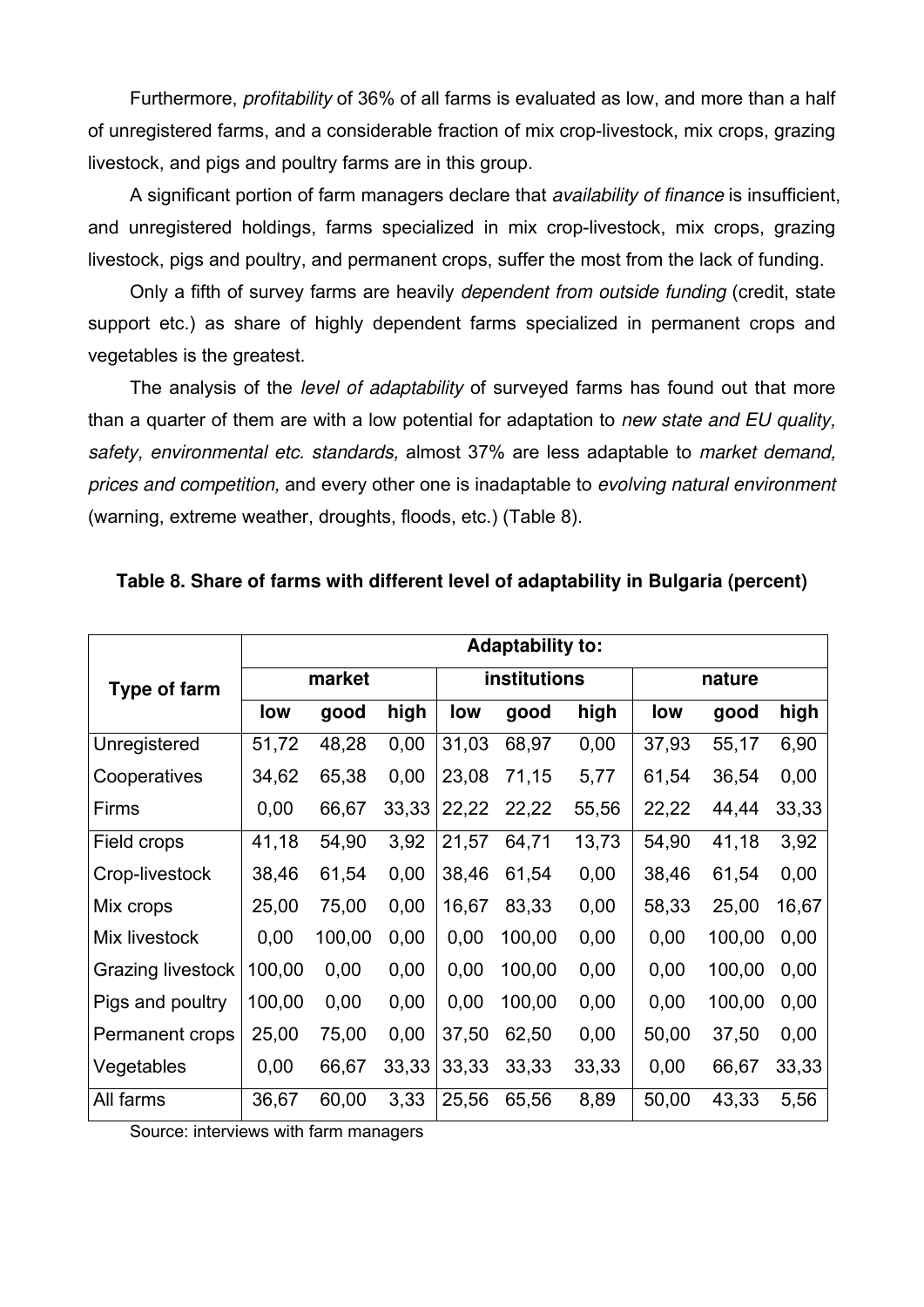As far as farm medium-term sustainability is concerned, it is evaluated by 29% of the farms managers as low. The share of unregistered holdings, grazing livestock, and pigs and poultry farms with a small sustainability is the biggest (Figure 7).



Source: interviews with farm managers

 $\overline{a}$ 

Figure 7. Share of farms with different levels of medium-term sustainability in Bulgaria

On the other hand, less that 7% of all farms "forecast" a high mid-term sustainability. A particular type of firms – the companies, is the only exception among surveyed farms, and two-third of these enterprises envisages being highly sustainable in years to come.

Detailed analysis of the diverse *factors* diminishing farms long-term efficiency and sustainability indicates that the *significant problems* in the effective *marketing of products* and services, and in the effective supply of needed innovation and know-how, are the most important for the good part of surveyed farms (Table 9). Apparently, the later farms have no (internal) adaptation potential to overcome these type of problems and will be unsustainable (inefficient) is a longer run $^{11}$ .

 $11$  These farms either have to restructure production, or reorganize farm (new governance), or will disappear in near future.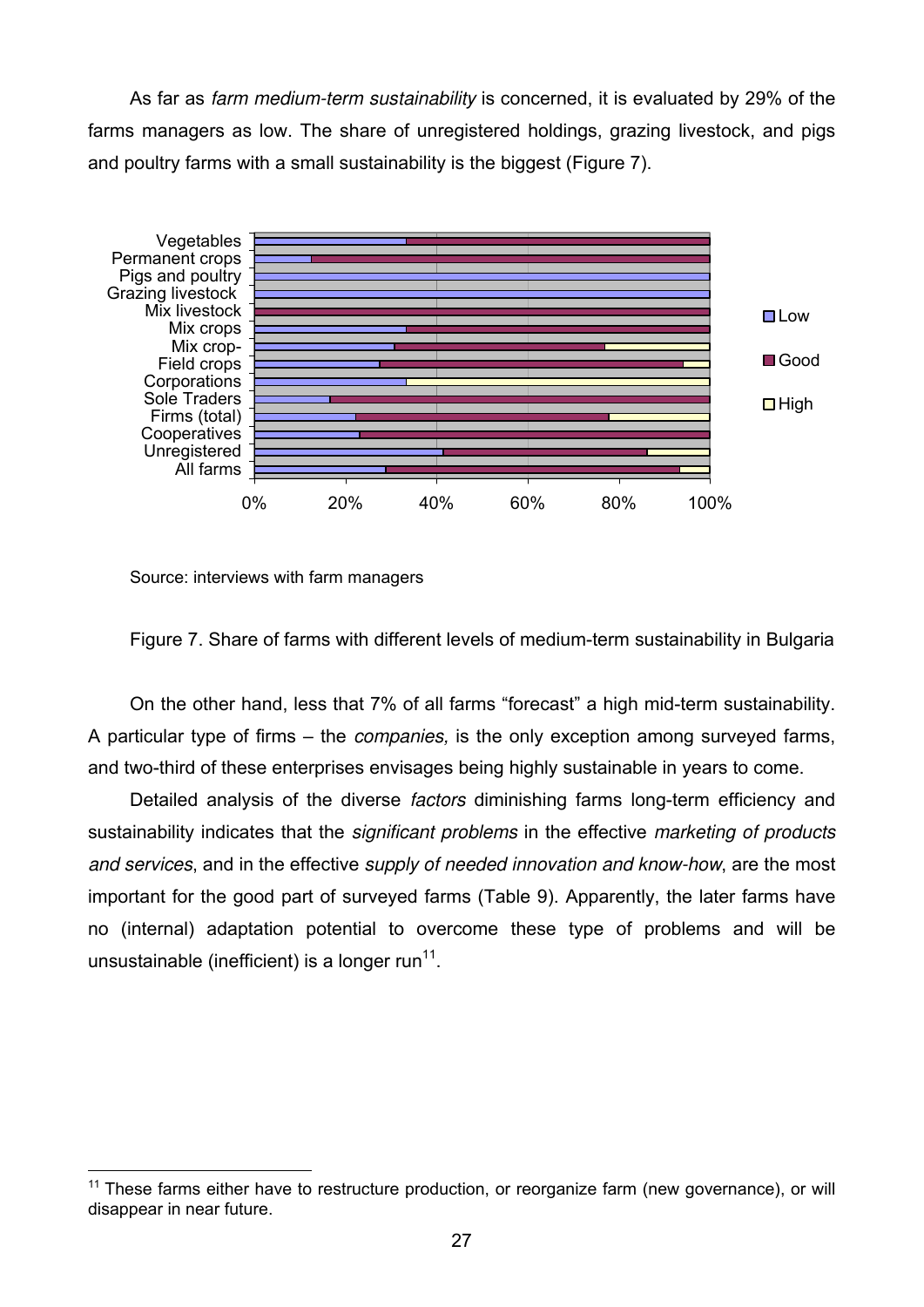| Type of                                               | All   |       | <b>Unregistered Cooperatives</b> | <b>Firms</b> | <b>Field</b> | Crop-           | <b>Mix</b> | <b>Mix</b>                  | Grazing | Pigs & | Permanent | <b>Vegetables</b> |
|-------------------------------------------------------|-------|-------|----------------------------------|--------------|--------------|-----------------|------------|-----------------------------|---------|--------|-----------|-------------------|
| problems                                              | farms |       |                                  |              | crops        | livestock crops |            | livestock livestock poultry |         |        | crops     |                   |
| Effective supply of needed land and natural resources |       |       |                                  |              |              |                 |            |                             |         |        |           |                   |
| Insignificant                                         | 23,33 | 37,93 | 17,31                            | 11,11        | 23,53        | 15,38           | 25,00      | 0,00                        | 0,00    | 100,00 | 25,00     | 33,33             |
| Normal                                                | 61,11 | 44,83 | 67,31                            | 77,78        | 62,75        | 69,23           | 66,67      | 100,00                      | 100,00  | 0,00   | 37,50     | 33,33             |
| Significant                                           | 14,44 | 17,24 | 13,46                            | 11,11        | 13,73        | 15,38           | 8,33       | 0,00                        | 0,00    | 0,00   | 25,00     | 33,33             |
| Effective supply of needed labor                      |       |       |                                  |              |              |                 |            |                             |         |        |           |                   |
| Insignificant                                         | 34,44 | 51,72 | 26,92                            | 22,22        | 33,33        | 30,77           | 33,33      | 0,00                        | 0,00    | 100,00 | 50,00     | 33,33             |
| Normal                                                | 51,11 | 31,03 | 61,54                            | 55,56        | 50,98        | 53,85           | 58,33      | 100,00                      | 0.00    | 0.00   | 50,00     | 33,33             |
| Significant                                           | 14,44 | 17,24 | 11,54                            | 22,22        | 15,69        | 15,38           | 8,33       | 0,00                        | 100,00  | 0,00   | 0,00      | 33,33             |
| Effective supply of needed inputs                     |       |       |                                  |              |              |                 |            |                             |         |        |           |                   |
| Insignificant                                         | 32,22 | 48,28 | 25,00                            | 22,22        | 29,41        | 46,15           | 41,67      | 0,00                        | 100,00  | 100,00 | 12,50     | 0,00              |
| Normal                                                | 56,67 | 31,03 | 69,23                            | 66,67        | 66,67        | 30,77           | 50,00      | 100,00                      | 0,00    | 0,00   | 62,50     | 33,33             |
| Significant                                           | 11,11 | 20,69 | 5,77                             | 11,11        | 3,92         | 23,08           | 8,33       | 0,00                        | 0,00    | 0,00   | 25,00     | 66,67             |
| Effective supply of needed finance                    |       |       |                                  |              |              |                 |            |                             |         |        |           |                   |
| Insignificant                                         | 30,00 | 55,17 | 13,46                            | 44,44        | 31,37        | 38,46           | 25,00      | 0,00                        | 0,00    | 100,00 | 0,00      | 66,67             |
| Normal                                                | 54,44 | 20,69 | 73,08                            | 55,56        | 56,86        | 30,77           | 66,67      | 100,00                      | 0.00    | 0,00   | 75,00     | 33,33             |
| Significant                                           | 14,44 | 24,14 | 11,54                            | 0,00         | 9,80         | 30,77           | 8,33       | 0,00                        | 100,00  | 0,00   | 25,00     | 0,00              |
| Effective supply of needed services                   |       |       |                                  |              |              |                 |            |                             |         |        |           |                   |
| Insignificant                                         | 48,89 | 51,72 | 44,23                            | 66,67        | 49,02        | 46,15           | 66,67      | 0,00                        | 0.00    | 100,00 | 37,50     | 33,33             |
| Normal                                                | 41,11 | 27,59 | 51,92                            | 22,22        | 43,14        | 30,77           | 25,00      | 100,00                      | 100,00  | 0.00   | 62,50     | 33,33             |
| Significant                                           | 10,00 | 20,69 | 3,85                             | 11,11        | 7,84         | 23,08           | 8,33       | 0,00                        | 0,00    | 0,00   | 0,00      | 33,33             |
| Effective supply of needed innovation and know-how    |       |       |                                  |              |              |                 |            |                             |         |        |           |                   |
| Insignificant                                         | 42,22 | 62,07 | 30,77                            | 44,44        | 43,14        | 23,08           | 41,67      | 0,00                        | 100,00  | 100,00 | 50,00     | 66,67             |
| Normal                                                | 36,67 | 20,69 | 44,23                            | 44,44        | 37,25        | 46,15           | 41,67      | 100,00                      | 0,00    | 0,00   | 25,00     | 0,00              |
| Significant                                           | 20,00 | 17,24 | 23,08                            | 11,11        | 19,61        | 30,77           | 16,67      | 0,00                        | 0,00    | 0,00   | 12,50     | 33,33             |
| Effective marketing of products and services          |       |       |                                  |              |              |                 |            |                             |         |        |           |                   |
| Insignificant                                         | 17,78 | 34,48 | 5,77                             | 33,33        | 17,65        | 15,38           | 16,67      | 0,00                        | 100,00  | 100,00 | 0,00      | 33,33             |
| Normal                                                | 50,00 | 37,93 | 59,62                            | 33,33        | 56,86        | 46,15           | 50,00      | 100,00                      | 0,00    | 0,00   | 12,50     | 66,67             |
| Significant                                           | 30,00 | 27,59 | 30,77                            | 33,33        | 23,53        | 38,46           | 33,33      | 0,00                        | 0,00    | 0,00   | 75,00     | 0,00              |

# **Table 9. Share of farms with different level of problems of farm sustainability in Bulgaria (percent)**

Source: interviews with farm managers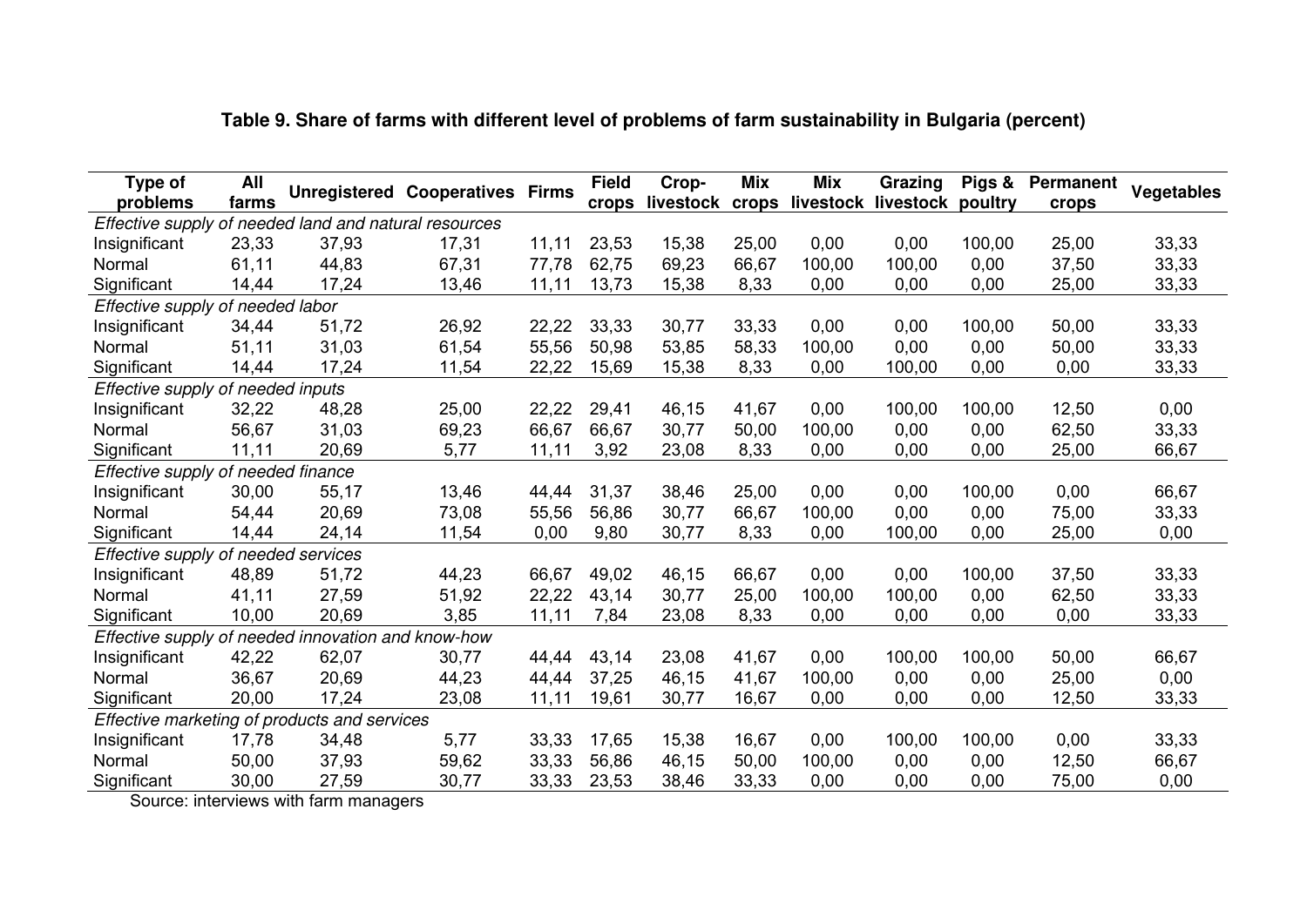The serious (unsolvable) problems associated with the *marketing* are critical for a considerable section of agri-firms, and farms specialized in mix crop-livestock, and permanent crops. The severe problems in the effective supply of needed innovation and know-how are most important for the sustainability of cooperatives, mix crop-livestock, and vegetable farms.

Furthermore, great difficulties in effective supply of needed land and natural resources face a quarter of farm specialized in vegetables and permanent crops.

Harsh problems in effective *supply of needed labor* are critical only for grazing livestock holdings.

Big difficulties in effective supply of needed inputs experience a good fraction of unregistered holdings, and farms specialized in vegetables, permanent crops, and mix crop-livestock production.

Significant problems in effective *supply of needed finance* are reported by a main part of unregistered holdings, and farms specialized in grazing livestock, mix crop-livestock, and permanent crops.

Finally, substantial difficulties in effective supply of needed services are common for a big section of unregistered holdings, and farms specialized in permanent crops and mix crop-livestock operations.

#### **Competitiveness of unregistered farms**

The majority of surveyed unregistered holdings are with a good level of competitiveness, and around 24% of them are highly competitive (Figure 8). At the same time, more than a fifth of all unregistered farms are not competitive.

Unregistered holdings with a different specialization are with unequal competitiveness. Most highly competitive farms are in vegetables, field crops, and mix livestock productions. On the other hand, a half of the holdings in permanent crops, a third of all farms in mix crops, and 29% of mix crop-livestock operators are with a low level of competitiveness.

The analysis of different components of the competitiveness of unregistered holdings indicates that the low productivity, profitability, and funding availability, along with the insufficient adaptability to changing market, institutional and nature environment, and the severe problems associated with marketing of products, are mostly responsible for diminishing the competitiveness of these farms (Figure 9).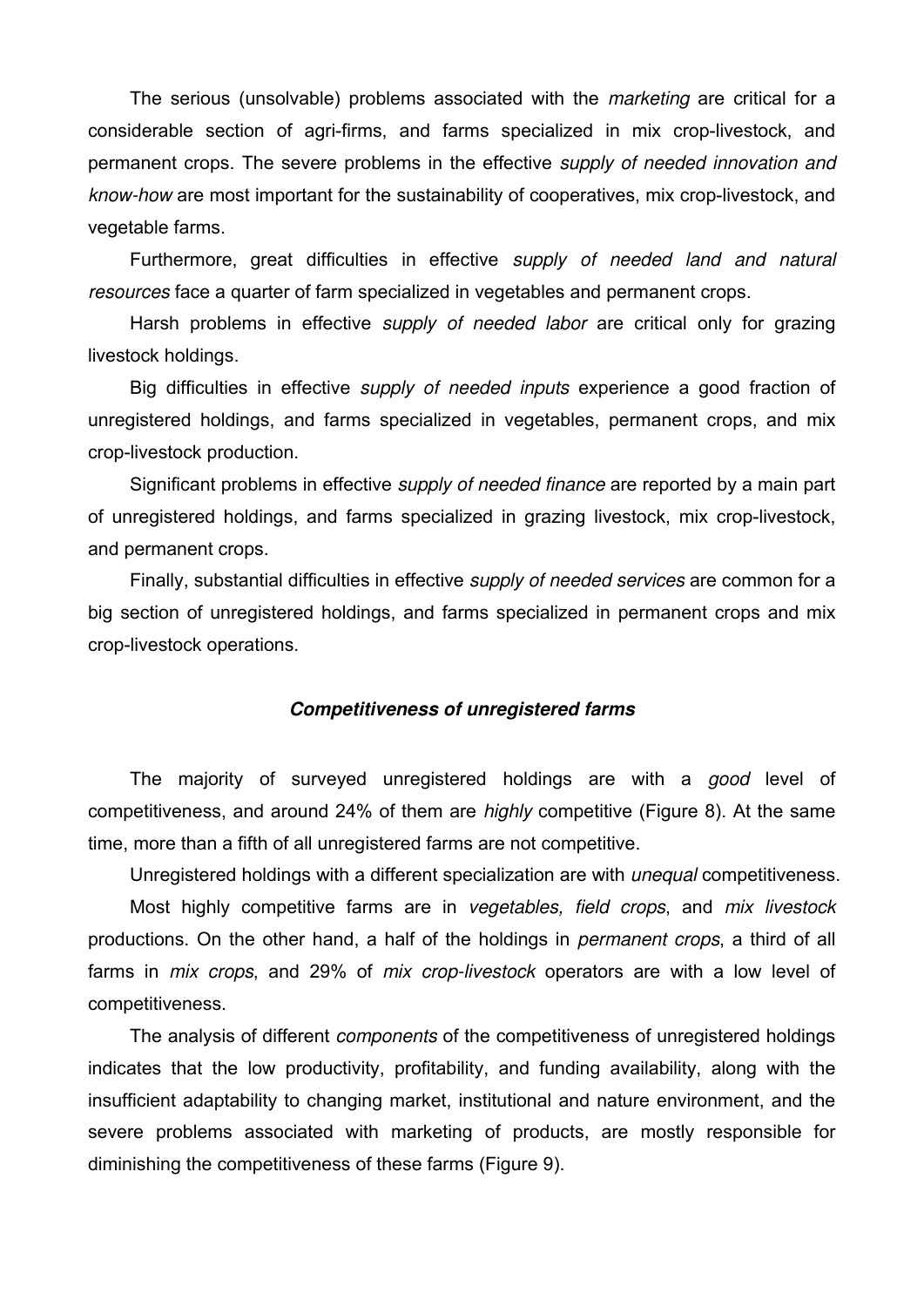

Source: interviews with farm managers

Figure 8. Share of unregistered farms with different levels of competitiveness in Bulgaria



#### Source: interviews with farm managers

Figure 9. Importance of individual elements of competitiveness of unregistered farms in Bulgaria

On the other hand, the higher efficiency in supply of factors of production and the lower dependency from outside funding, enhance the overall competitiveness of unregistered farms.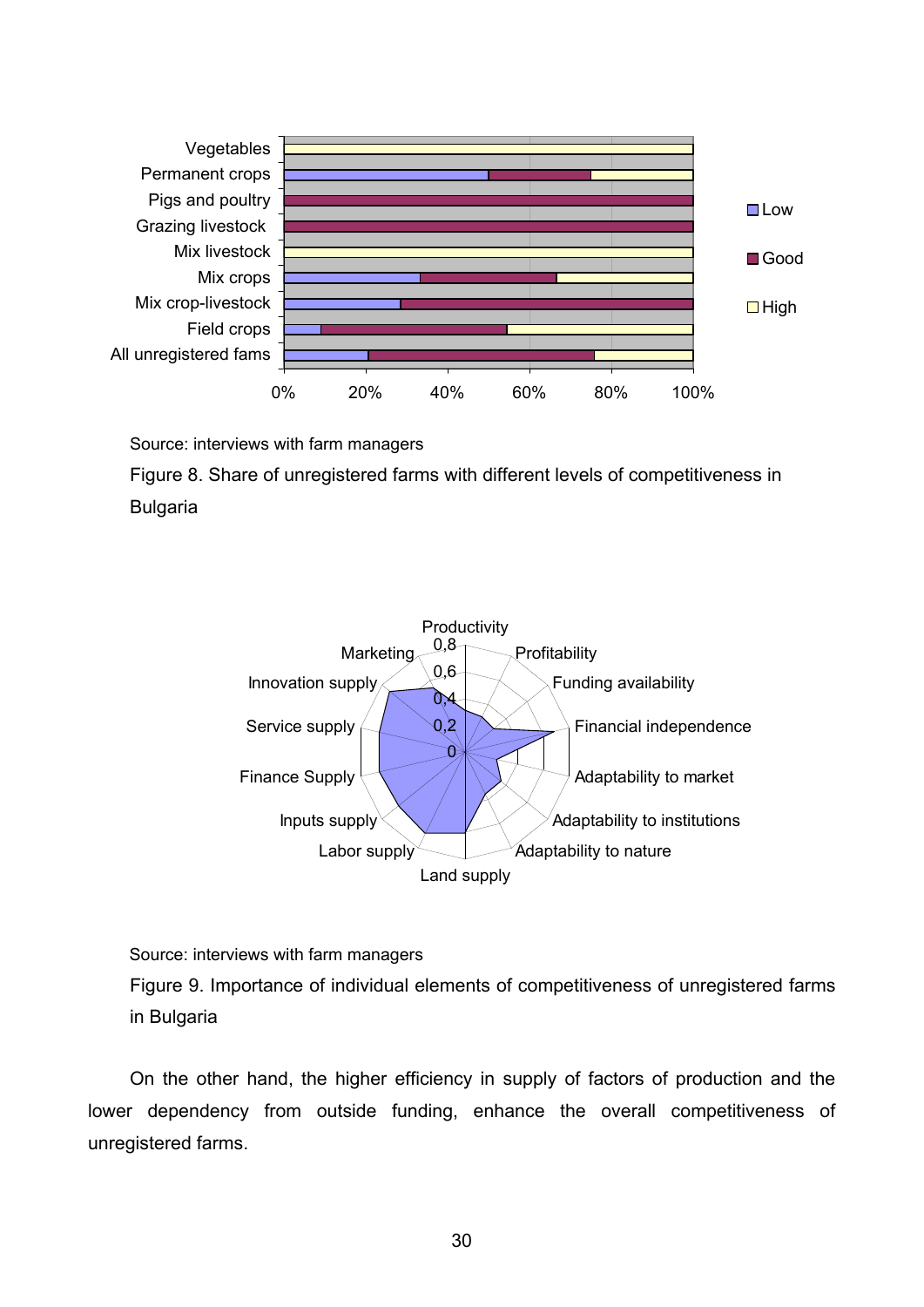#### **Competitiveness of cooperative farms**

A half of surveyed cooperatives are with a good level of competitiveness, and a quarter of them are *highly* competitive (Figure 10). At the same time, one out of four cooperatives is not competitive.



Source: interviews with farm managers

Figure 10. Share of cooperatives with different levels of competitiveness in Bulgaria

The cooperatives with a diverse specialization are with *different* level of competitiveness.

Most of the highly competitive cooperatives are in permanent crops and mix crops. At the same time, a significant number of cooperatives in field crops and mix crops are with a low level of competitiveness.

The analysis of different elements of the competitiveness of cooperatives shows that the low productivity, profitability, financial availability and independency, together with the insufficient adaptability to market, institutional and nature environment, and the difficulties associated with finance, land and innovation supply and marketing mainly affect the reduction of competitiveness of cooperatives (Figure 11).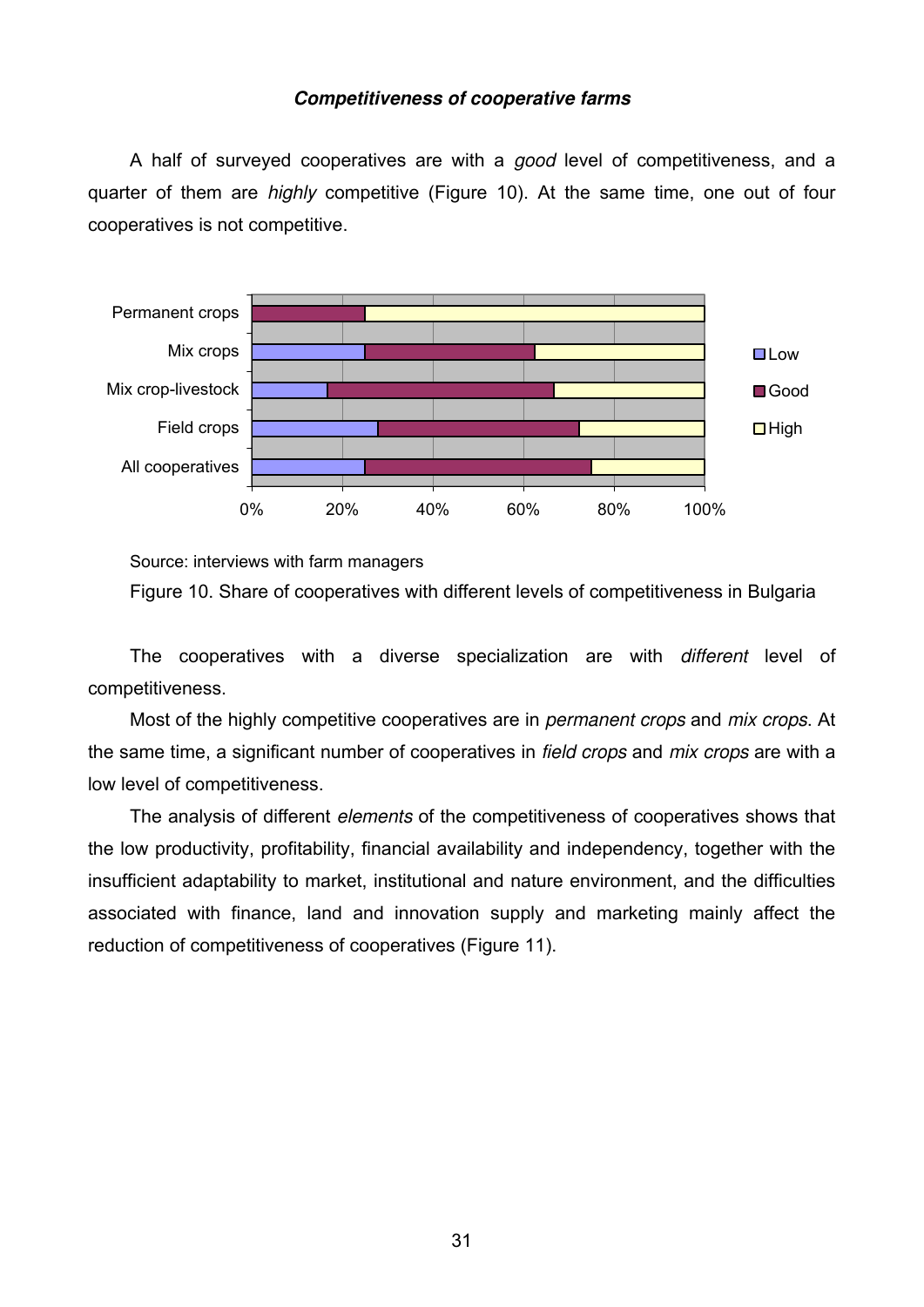

Source: interviews with farm managers

Figure 11. Importance of individual elements of competitiveness of cooperatives in Bulgaria

#### **Competitiveness of agri-firms**

All surveyed agri-firms are with a good or a high competitiveness. What is more, a significant number of these farms (44%) are highly competitive (Figure 12).

Nevertheless, while three-quarter of the firms in field crops are with high level of competitiveness, all firms in mix crops and permanent crops are with a good competitiveness, and vegetables producers are equally divided in good and high competitive groups.

The analysis of individual factors the competitiveness of agri-firms exposed that the low productivity, profitability, funding availability and independency, and the serious problems in labor and land supply and marketing, greatly contribute to decreasing firms competitiveness (Figure 13).

On the other hand, the high adaptability of firms to evolving market and institutional environment, and their considerable efficiency in finance, innovation and service supply raise the overall competitiveness of these farming enterprises.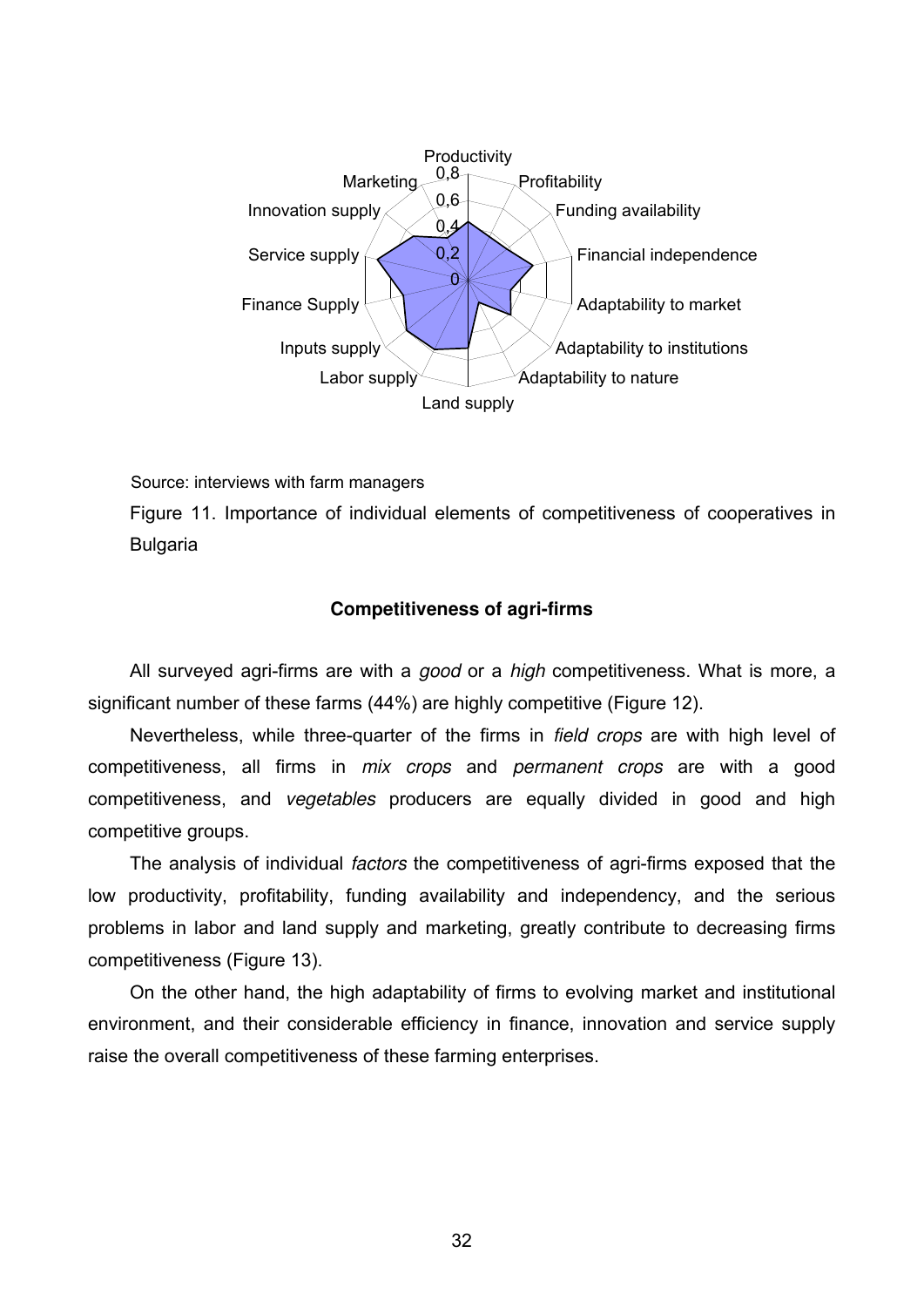

Source: interviews with farm managers

Figure 12. Share of agri-firms with different levels of competitiveness in Bulgaria



Source: interviews with farm managers

Figure 13. Importance of individual elements of competitiveness of agri-firms in Bulgaria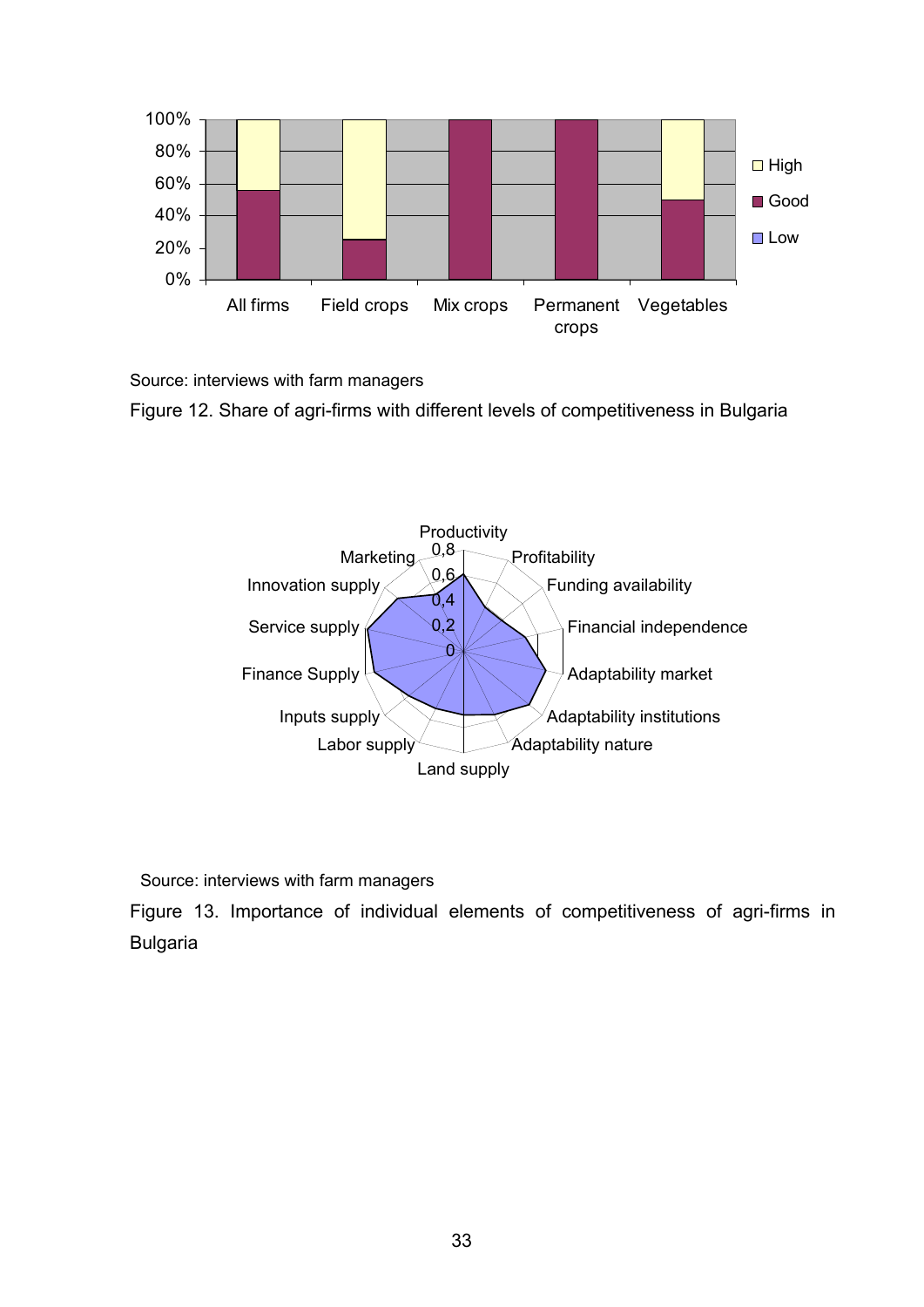#### **CONCLUSION**

We have demonstrated that the New Institutional and Transaction Costs Economics is a powerful methodology which let us better understand the "logic" and adequately assess the farm efficiency and competitiveness in the specific market, institutional and natural environment of Bulgarian agriculture.

The analysis of the post-communist transition and EU integration of Bulgarian agriculture has found out that fundamental property rights and institutional modernization has been associated with evolution of a specific farming structure consisting of numerous small-scale and subsistent holdings and a few large cooperatives and agro-firms. Furthermore, agrarian agents have developed and use a great variety of effective contractual arrangements to govern their relations, resources and activities – formal, informal, simple, complex, interlinked, market, private, collective, bilateral, trilateral, multilateral, hybrid etc.

Various type of farms have quite different efficiency, adaptability, and sustainability in the specific Bulgarian conditions of undeveloped markets, badly defined and/or enforced formal rights and rules, inefficient forms of public intervention, specific "Bulgarian" way of EU "common" policies implementation, dominant informal "rules of the game" etc.

What is more, diverse farming organizations possess unlike competitive advantages in rapidly changing market, institutional and natural environment. While most market farms are with a good competitiveness, a great part of agri-firms are highly competitive, and a considerable fraction of unregistered holdings and cooperatives uncompetitive.

Suggested new approach for assessing farm competitiveness has a significant academic as well as practical importance.

First, it provides a new framework for analyzing and assessing farm contracts and competitiveness in individual sub-sectors, regions, and countries.

Next, it gives new tools for assisting the design of individuals, business, and collective contracts and organizations, and for improving public policies and forms of public intervention in agrarian sector.

Finally, it gives new devices for making more realistic prediction about likely prospects of development of farming structures in the specific conditions of different subsectors, regions, and countries.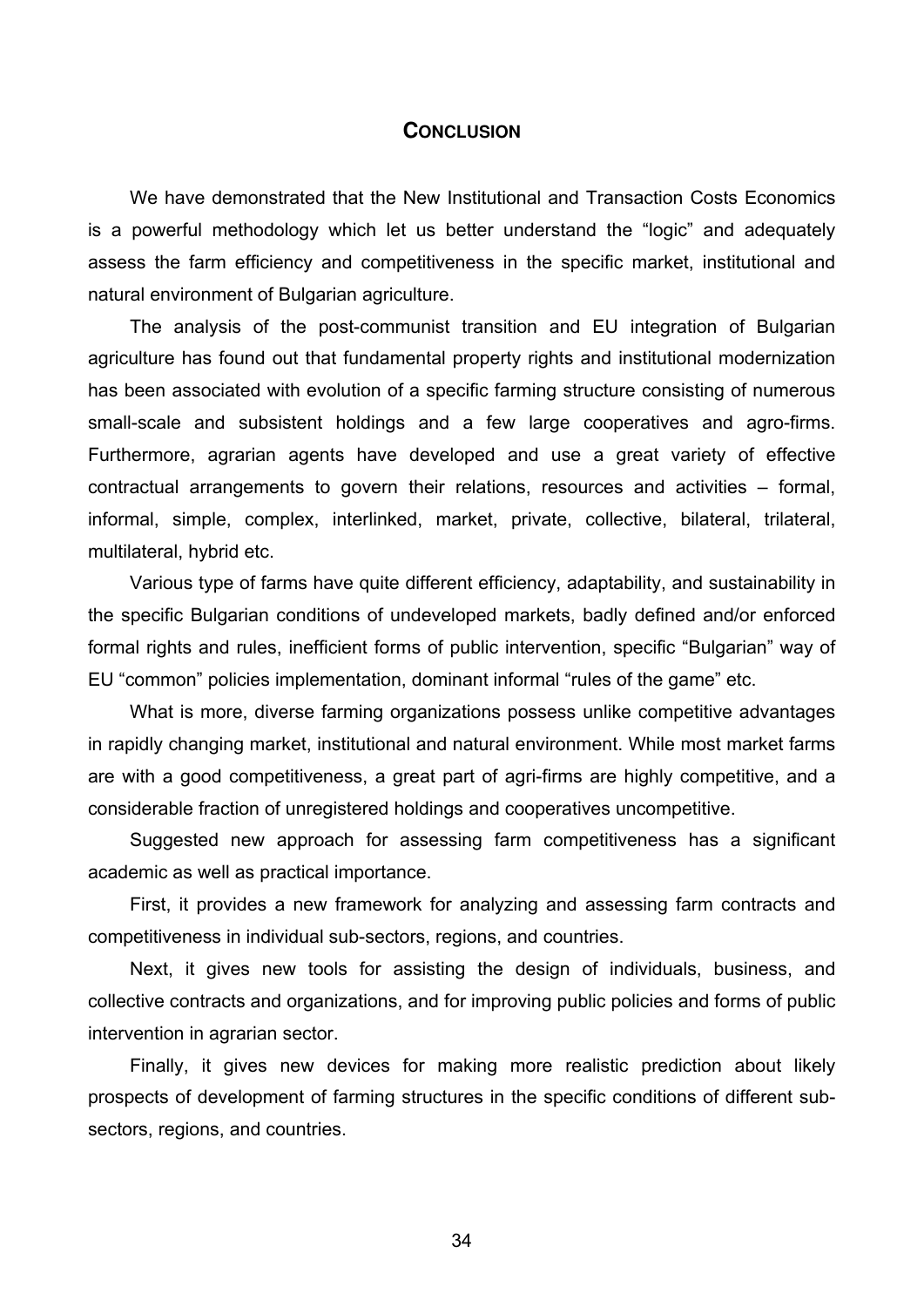#### **REFERENCES**

- Bachev, H. (1996). Organization of Agrarian Transactions in Transitional Economies, paper presented at the 8th Congress of the European Association of Agricultural Economists "Redefining the Roles for European Agriculture", 3-7 September, Edinburgh.
- Bachev, H. (2000). Bulgarian Experience in Transformation of Farm Structures, Farm Management and Rural Planning No 1, Fukuoka: Kyushu University Press, 181-196.
- Bachev, H. (2004). Efficiency of Agrarian Organizations, Farm Management and Rural Planning No 5, Fukuoka: Kyushu University Press, 135-150.
- Bachev H. (2005). Assessment of Sustainability of Bulgarian Farms, paper prepared for presentation at the XIth Congress of the EAAE "The Future of Rural Europe in the Global Agri-Food System", Copenhagen, Denmark, August 24-27, 2005 www.eaae2005.dk/POSTER\_PAPERS/SS34\_16\_Bachev.pdf
- Bachev, H. (2006). Governing of Bulgarian Farms Modes, Efficiency, Impact of EU Accession, In: J., Curtiss, A., Balmann, K. Dautzenberg, and K. Happe, (editors), Agriculture in the Face of Changing Markets, Institutions and Policies: Challenges and Strategies, Halle (Saale): IAMO, 133-149.
- Bachev, H. (2007). National Policies Related to Farming Structures and Sustainability in Bulgaria, In: A., Cristoiu, T., Ratinger, S. Gomez, and Y. Paloma, (Editors), Sustainability of the Farming Systems: Global Issues, Modeling Approaches and Policy Implications, Seville: EU JRC IPTS, 177-196.
- Bachev, H. (2008). Post Communist Transformation in Bulgaria-Implications for Development of Agricultural Specialization and Farming Structures, in S. Ghosh (Editor), Agricultural Transformation: Concepts and Country Perspectives, Punjagutta: The Icfai University Press, 91-115.

Bachev, H. (2010a). Governance of Agrarian Sustainability, New York: Nova Science.

- Bachev, H. (2010b). Management of Farm Contracts and Competitiveness, Saarbrucken: VDM Verlag
- Bachev, H. and Tsuji, M. (2001). Structures for Organization of Transactions in Bulgarian Agriculture, Journal of the Faculty of Agriculture of Kyushu University, No 46(1), 123-151.
- Bachev, H. and Kagatsume, M. (2002). Governing of Financial Supply in Bulgarian Farms, The Natural Resource Economics Review No 8, Kyoto: Kyoto University Press, 131- 150.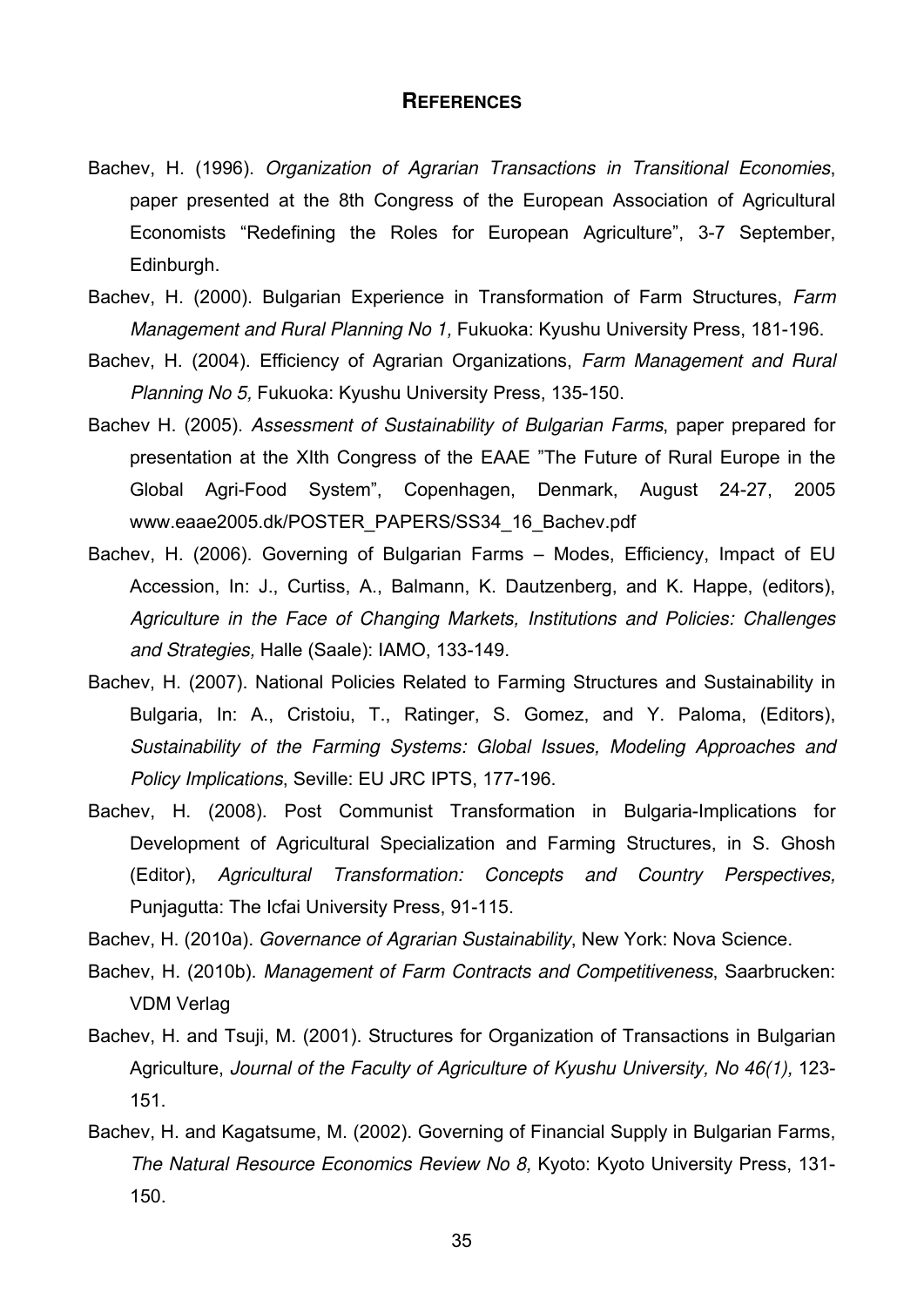- Bachev, H. and Manolov I. (2007). Inclusion of small scale dairy farms in the supply chain in Bulgaria (a case study from the Plovdiv region), Regoverning Markets Innovative Practice series, London: International Institute for Environment and Development.
- Bachev, H. and Nanseki, T. (2008). Risk Governance in Bulgarian Dairy Farming, paper presented at the 12th Congress of the European Association of Agricultural Economists "People, Food and Environments–Global Trends and European Strategies", 26-29 August 2008, Ghent

(http://ageconsearch.umn.edu/bitstream/44136/2/240.pdf).

- Bachev, H. and Peeters, A. (2005). Framework for Assessing Sustainability of Farms, Farm Management and Rural Planning No 6, Fukuoka: Kyushu University, 221-239.
- Benson, G. (2007). Competitiveness of NC Dairy Farms, North Carolina State University, http://www.ag-econ.ncsu.edu/faculty/benson/DFPPNatComp01.PDF
- Csáki, C. and Lerman, Z. (2000). Structural change in the farming sectors in Central and Eastern Europe, World Bank Technical Paper Volume 465, Washington DC.
- Fertő, I. and Hubbard, L. (2001). Revealed Comparative Advantage and Competitiveness in Hungarian Agri-food Sectors, 2002KTK/IE Discussion Papers 2002/8, Institute of Economics Hungarian Academy of Sciences, Budapest. http://econ.core.hu/doc/dp/dp/mtdp0208.pdf
- Gortona M. and Davidova, S. (2003). Farm productivity and efficiency in the CEE applicant countries: a synthesis of results, Elsevier B.V..
- Koteva, N. and Bachev, H. (2010). Framework for Assessing Competitiveness of Agricultural Farms, Agricultural Economics and Management No 1, 32-43.
- Mathijs, E. and Swinnen, J. (1997). Production Organization and Efficiency during Transition: An Empirical Analysis of East German Agriculture, Policy Research Group, Working Paper No. 7, http://www.agr.kuleuven.ac.be/aee/clo/prgwp/prg-wp07.pdf

MAF (2009). Agrarian paper. Sofia: Ministry of Agriculture and Food.

Mahmood, K., Saha, A., Gracia, O. and Hemme, T. (2004). International competitiveness of small scale dairy farms in India/Pakistan,

http://www.tropentag.de/2004/abstracts/full/376.pdf

NSI (2009). Statistical Book. Sofia: National Statistical Institute.

- North, D. (1990). Institutions, Institutional Change and Economic Performance. Cambridge: Cambridge University Press.
- Popovic, R., Knezevic, M. and Tosin, M. (2009). State and Perspectives in Competitiveness of one farm type in Serbia, paper presented at the 113 EAAE